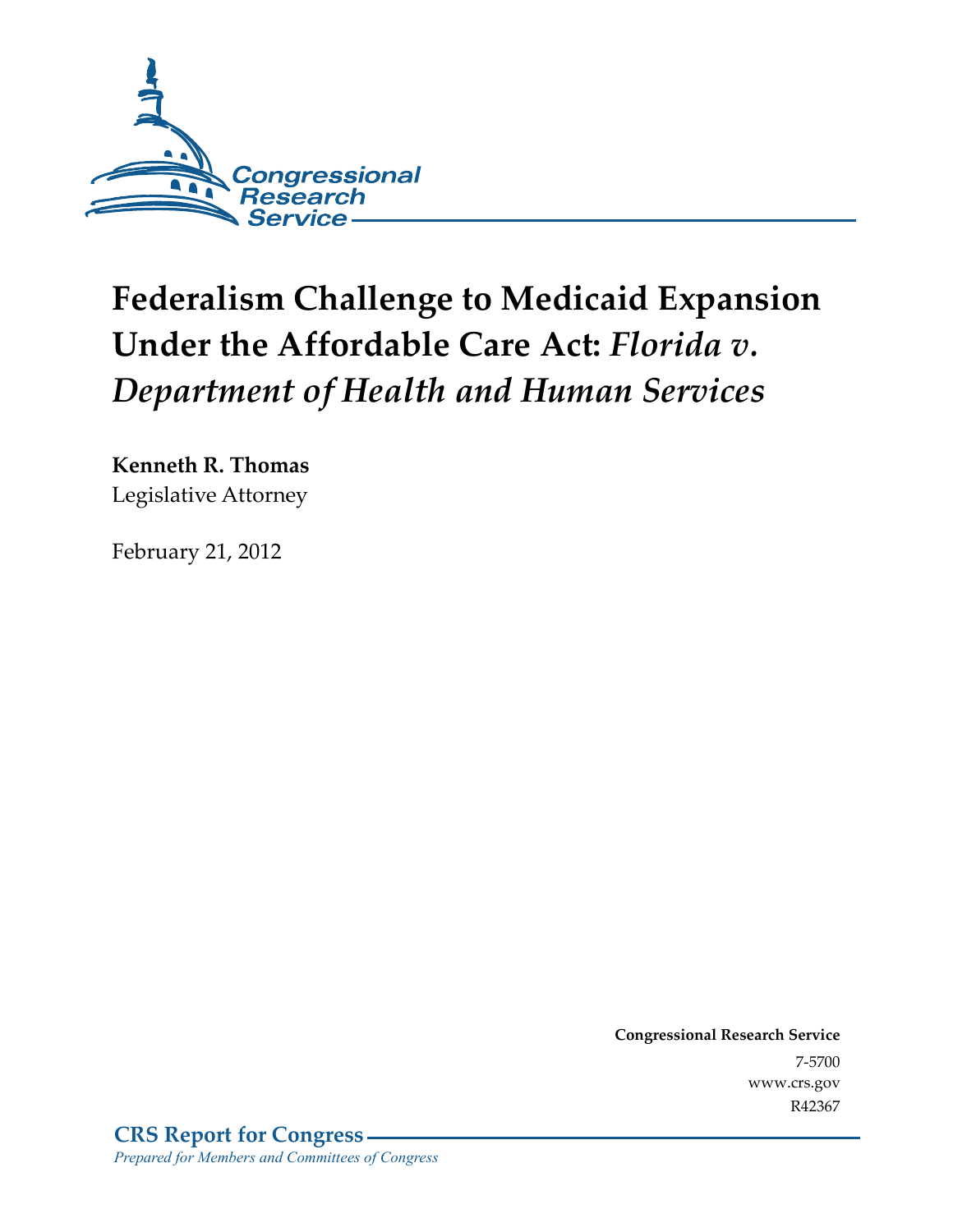### **Summary**

In March 2010, the  $111<sup>th</sup>$  Congress passed P.L. 111-148, the Patient Protection and Affordable Care Act as amended by P.L. 111-152, the Health Care and Education Reconciliation Act of 2010. Jointly referred to as the Affordable Care Act (ACA), the ACA, among other things, expands Medicaid eligibility. Following the enactment of the ACA, state attorneys general and others have brought several lawsuits challenging various provisions of the act on constitutional grounds. One of these cases, now before the Supreme Court, involves a federalism challenge to the expansion of Medicaid eligibility. This case, *Florida v. Department of Health and Human Services (HHS)*, will address the issue of whether withholding Medicaid reimbursement to a state unless that state complies with an expansion of its responsibilities under the Medicaid program exceeds Congress's enumerated powers under the Spending Clause and violates the Tenth Amendment.

The Supreme Court in *Florida v. HHS* will address whether, under the ACA, states are being "coerced" into compliance with the expanded state requirements. This "coercion" test, articulated in *South Dakota v. Dole* in 1987, appears to be closely related to the Tenth Amendment prohibition on the federal government "commandeering" states to implement federal programs. The "coercion" test, however, has never been applied by the Supreme Court to strike down a federal statute, and has been so little developed by the Court that most federal courts of appeals have simply rejected similar challenges with little analysis.

Of even more concern, an examination of analogous "unconstitutional conditions" cases (cases where a constitutional right is waived in order to receive a federal benefit) suggests that the issue of "coercion" is actually far more complex than just an evaluation of the level of federal benefits threatened to be withheld. Rather, such challenges generally also consider what burden is imposed by the grant condition itself, what federal interest the grant condition serves, and how direct is the relationship between the grant condition and the federal benefit. While it appears that the Medicaid expansion could be upheld under this more complex analysis, it is unclear whether the Court can develop a clear standard to balance these factors in a way that could be easily applied to the multitude of federal grant conditions that are presently imposed on states.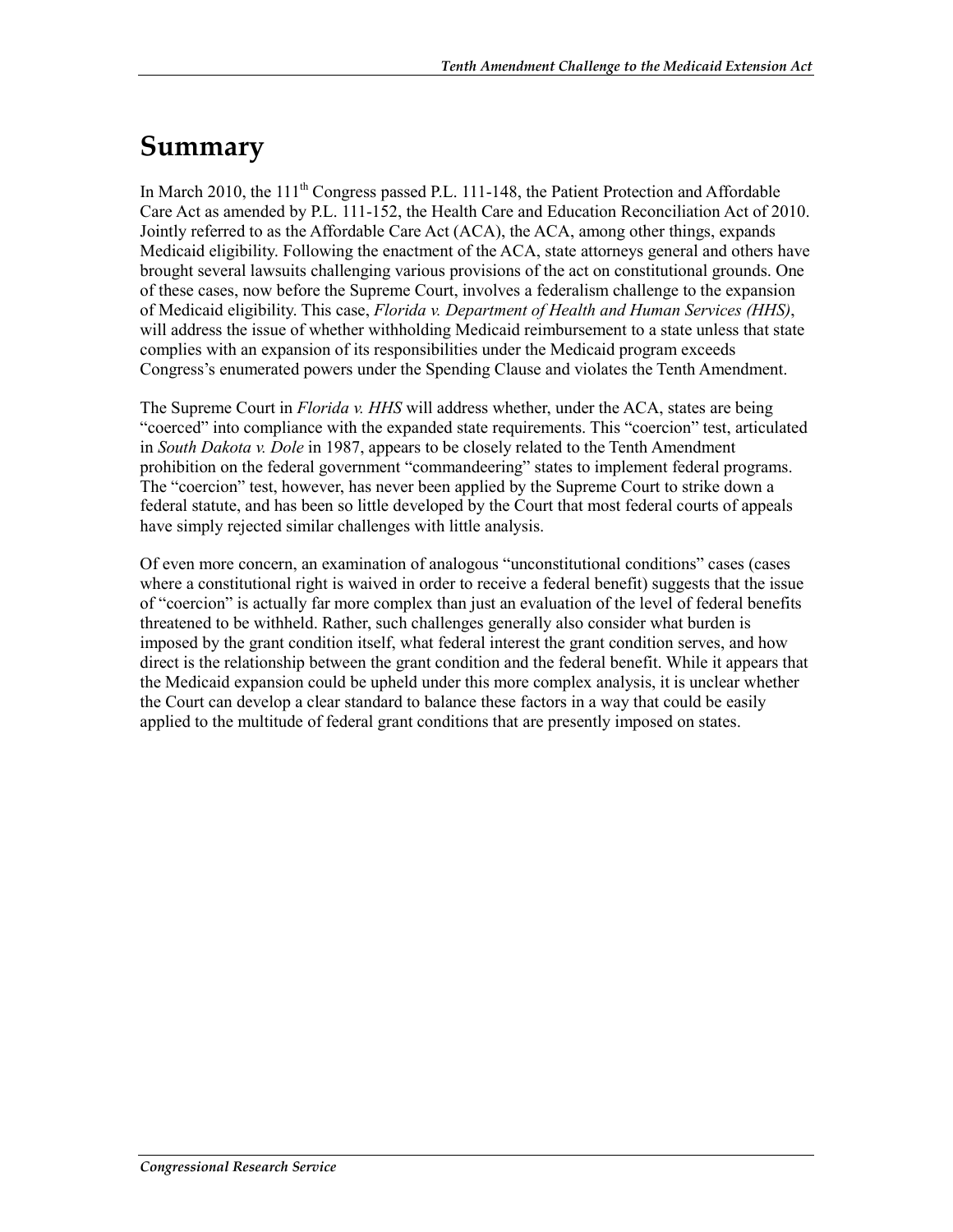# Contents

### Contacts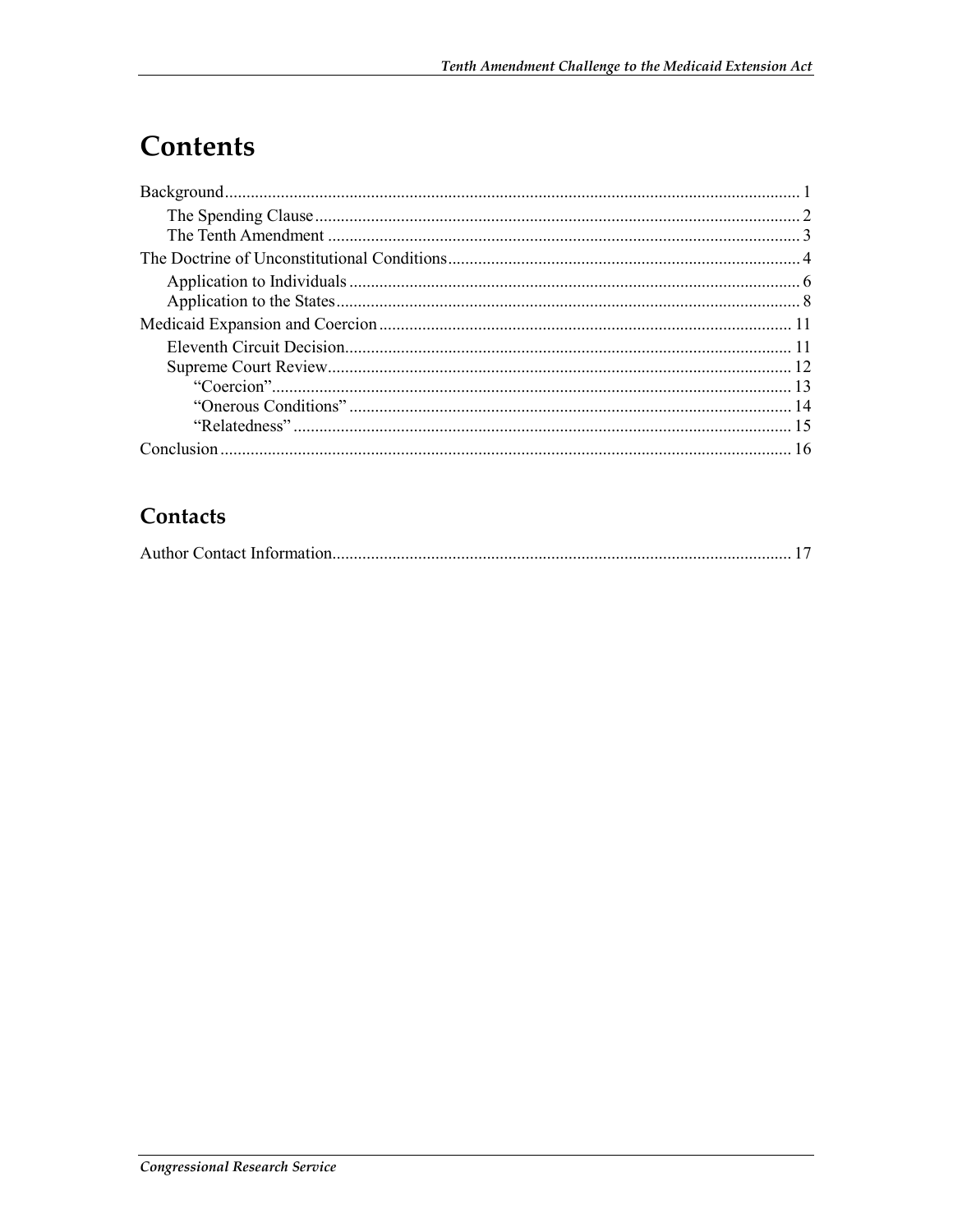# **Background**

In March 2010, the 111<sup>th</sup> Congress passed the Patient Protection and Affordable Care Act<sup>1</sup> as amended by the Health Care and Education Reconciliation Act of 2010.<sup>2</sup> Jointly referred to as Affordable Care Act (ACA), the ACA expands Medicaid eligibility, increases access to health insurance coverage, expands federal private health insurance market requirements, requires the creation of health insurance exchanges to provide individuals and small employers with access to insurance, and in some instances mandates the provision and purchasing of health insurance.<sup>3</sup>

Following the enactment of the ACA, state attorneys general and others have brought several lawsuits challenging various provisions of the ACA on constitutional grounds.<sup>4</sup> One of these cases, now before the Supreme Court, involves a federalism challenge to the ACA's expansion of Medicaid eligibility. This case, *Florida v. Department of Health and Human Services (HHS)*, 5 will address the issue of whether withholding Medicaid reimbursement to a state unless that state complies with the expansion of the Medicaid program exceeds Congress's enumerated powers under the Spending Clause and violates the Tenth Amendment.

Medicaid is an entitlement program that finances the delivery of certain health care services to a specific population. Medicaid is financed jointly by the federal and state governments, and states choose whether or not to participate. Currently all 50 states participate. If a state chooses to participate, it must follow federal rules in order to receive federal reimbursement that offsets most of the state's Medicaid costs. It should be noted, however, that a number of these requirements can be waived, with approval from the Secretary of Health and Human Services (HHS). $^6$ 

In general, Medicaid expansion under the ACA (1) raises Medicaid income eligibility levels for certain people; (2) adds both mandatory and optional benefits to Medicaid; (3) increases the federal matching payments for certain groups of beneficiaries and for particular services provided; (4) provides new requirements and incentives for states to improve quality of care and encourage more use of preventive services; and (5) makes a number of other Medicaid program changes.<sup>7</sup>

The most significant of these changes amends a section of federal law outlining what states must offer in their Medicaid coverage plans.<sup>8</sup> Starting in 2014, states will be required to cover adults under age 65 (who are not pregnant and not already covered) with incomes up to 133% of the

<sup>&</sup>lt;u>.</u>  $1$  P.L. 111-148.

 $2$  P.L. 111-152.

<sup>3</sup> For background on the ACA, see CRS Report R41664, *ACA: A Brief Overview of the Law, Implementation, and Legal Challenges*, coordinated by C. Stephen Redhead.

<sup>4</sup> For a detailed analysis of these legal issues, see CRS Report R40725, *Requiring Individuals to Obtain Health Insurance: A Constitutional Analysis*, by Jennifer Staman et al.

 $<sup>5</sup>$  No. 11-400, cert. granted (Nov. 14, 2011). Other states besides Florida that have joined the suit include Alabama,</sup> Alaska, Arizona, Colorado, Georgia, Idaho, Indiana, Iowa, Kansas, Louisiana, Maine, Michigan, Mississippi, Nebraska, Nevada, North Dakota, Ohio, Pennsylvania, South Carolina, South Dakota, Texas, Utah, Washington, Wisconsin, and Wyoming. *See* Florida v. Health and Human Services, 648 F.3d 1235, 1240 n.2 (11<sup>th</sup> Cir. 2011).

<sup>6</sup> For background on Medicaid, see CRS Report RL33202, *Medicaid: A Primer*, by Elicia J. Herz.

<sup>7</sup> For a detailed discussion of these provisions, see CRS Report R41210, *Medicaid and the State Children's Health Insurance Program (CHIP) Provisions in ACA: Summary and Timeline*, by Evelyne P. Baumrucker et al. 8 42 U.S.C. §1396a.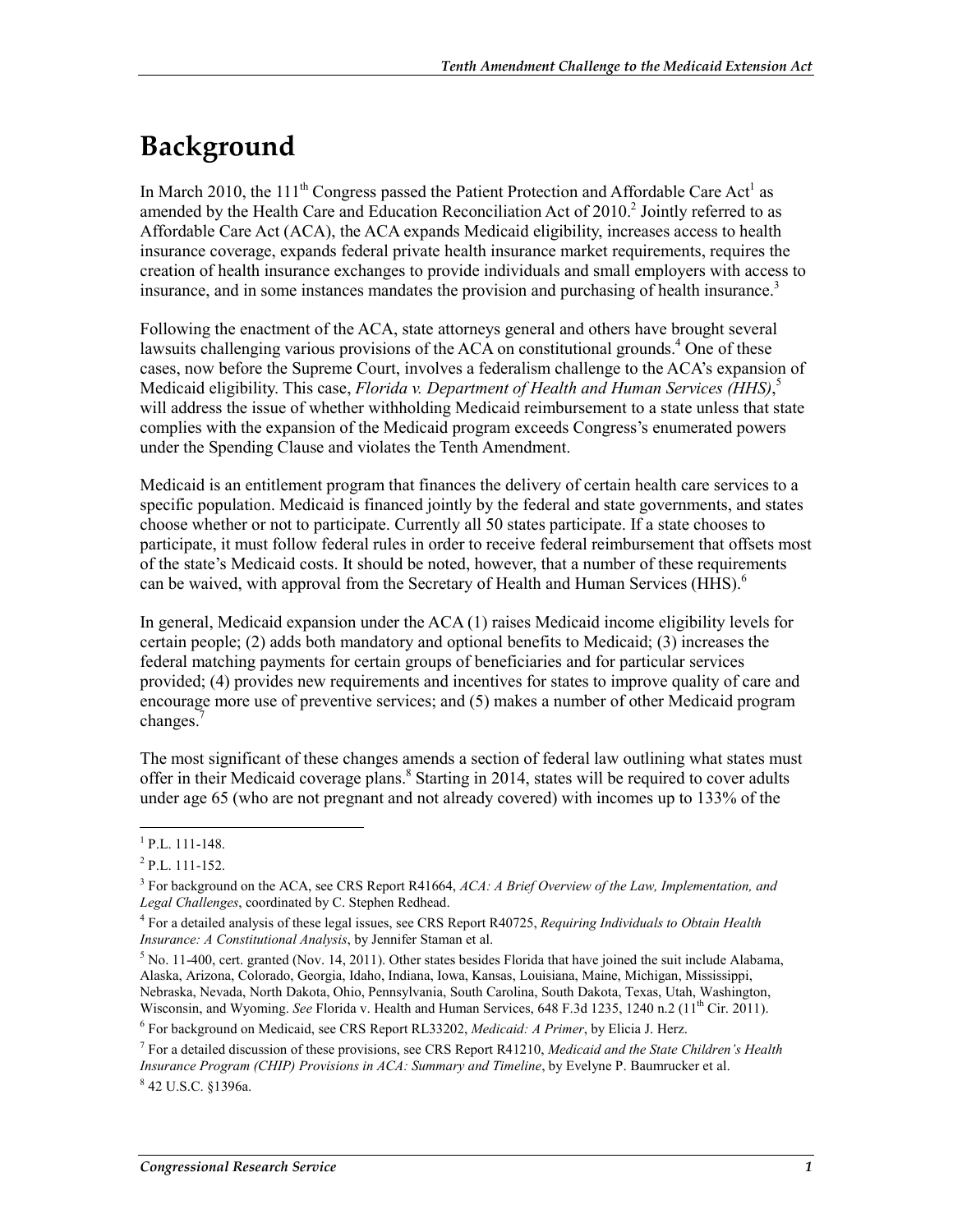federal poverty level ("FPL").<sup>9</sup> This is a significant change because previously the Medicaid Act did not set a baseline income level for mandatory eligibility. Thus, many states currently do not provide Medicaid to childless adults and cover parents only at much lower income levels.<sup>10</sup>

The federal government predicts that the Medicaid expansion will increase enrollment by approximately 16 million by the end of the decade.<sup>11</sup> To finance the expansion, the federal government anticipates that its share of Medicaid spending will increase by \$434 billion by 2020, and state spending will increase by at least \$20 billion over the same time frame.<sup>12</sup> Other estimates suggest that both federal and state costs may be higher.<sup>13</sup>

The constitutional challenge to the Medicaid expansion is that, under the Spending Clause, states will be coerced into paying for the increased Medicaid requirements, as the failure to comply with these increased Medicaid requirements may result in the federal government withholding Medicaid funding. The argument is bolstered by the states noting that Medicaid represents 40% of all federal funds that states receive; that the majority of states receive more than \$1 billion in Medicaid funding each year; and that this number is projected to increase under the ACA. The states argue that the withdrawal of this aid would have a dramatic effect on the ability of the states to provide health care to their population,<sup>14</sup> and that the states have no choice but to comply with the Medicaid expansion provisions.

### **The Spending Clause**

The lines of authority between states and the federal government are, to a significant extent, defined by the United States Constitution and relevant case law regarding federalism. In recent years, however, the Supreme Court has decided a number of cases that would seem to be a reevaluation of this historical relationship. In particular, a number of these cases have cited the Commerce Clause,<sup>15</sup> the Tenth Amendment,<sup>16</sup> and the Eleventh Amendment of the Constitution as establishing limitations on the power of the federal government over the states.<sup>17</sup>

 9 42 U.S.C. §1396a(a)(10)(A)(i)(VIII).

 $10$  States currently must provide Medicaid to children under age 6 with family income up to 133% of the FPL and children ages 6 through 18 with family income up to  $100\%$  of the FPL. 42 U.S.C. §§1396a(a)(10)(A)(i)(IV), (VI), (VII),  $1396a(1)(1)(B)-(D)$ ,  $1396a(1)(2)(A)-(C)$ .

<sup>&</sup>lt;sup>11</sup> Letter from Douglas Elmendorf, Director, Cong. Budget Office, to the Hon. Nancy Pelosi, Speaker, U.S. House of Reps. ("CBO Estimate") 9 (Mar. 20, 2010) *cited in* Petition for Writ of Certiorari, brief at 9-10, Florida v. HHS, No. 11-400 (Sept. 27, 2011)("Petitioner's Writ").

<sup>&</sup>lt;sup>12</sup> CBO Estimate, Table 4.

<sup>13</sup> Kaiser Comm'n on Medicaid & the Uninsured, *Medicaid Coverage & Spending in Health Reform: National and State-by-State Results for Adults at or Below 133% FPL* at 23 (May 2010) (estimating that increased costs could be as high as \$532 billion for federal government and \$43.2 billion for states) *cited in* Petitioner's Writ at 9-10.

 $14$  The states note that, in the past, when Congress sought to expand Medicaid coverage, it offered additional funding to states that agreed to additional obligations, without threatening existing funding of states that did not. Petitioner's Writ. at 22. *See, e.g.,* American Recovery and Reinvestment Act of 2009, P.L. 111-5, §5001(f); Omnibus Budget Reconciliation Act of 1986, P.L. 99-509, §9401(b).

<sup>&</sup>lt;sup>15</sup> See United States v. Lopez, 514 U.S. 549 (1995) (striking down the Gun-Free School Zone Act of 1990).

<sup>16</sup> *See* New York v. United States, 505 U.S. 144 (1992) (striking down provisions of the Low-Level Radioactive Waste Policy Amendments Act of 1985); Printz v. United States, 521 U.S. 898 (1997) (striking down provisions of the Brady Handgun Control Act).

<sup>&</sup>lt;sup>17</sup> See Seminole Tribe of Florida v. Florida, 517 U.S. 44 (1996) (Indian tribe may not sue state in federal court under the Indian Gaming Regulatory Act).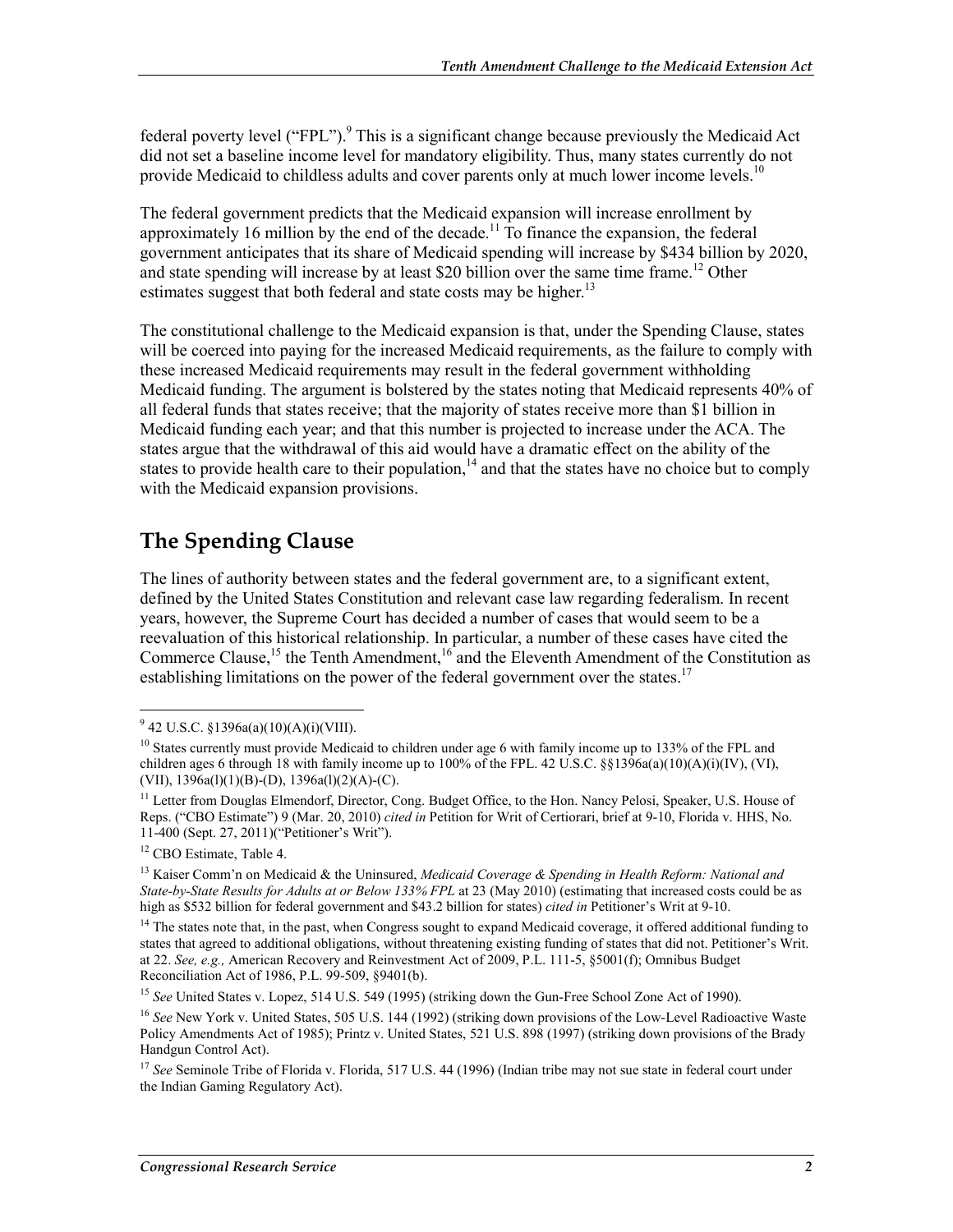In contrast to this trend, the Court has generally interpreted congressional power under the Spending Clause<sup>18</sup> expansively, even when that legislation arguably intrudes on state sovereignty. For instance, many areas of federal law that regulate states, such as civil rights statutes,  $\frac{19}{9}$  have been enacted pursuant to the Spending Clause. This is accomplished by Congress allocating money to the states, but then requiring the states to engage in or refrain from engaging in certain activities as a condition of receiving and spending that money. In many cases, Congress may use its spending power to accomplish precisely the same goals the Court has found unconstitutionally intrusive on state sovereignty when attempted through other means.<sup>20</sup>

#### **The Tenth Amendment**

One of the limits on federal power that would appear to most often stand in contrast with this Spending Clause doctrine is the Tenth Amendment. The Tenth Amendment provides that "powers not delegated to the United States by the Constitution, nor prohibited by it to the States, are reserved to the States respectively, or to the people." The significance of this language has varied over time. For a while, the Supreme Court interpreted the Tenth Amendment to provide that certain "core" state powers or "functions" would be beyond the authority of the federal government to regulate.<sup>21</sup> The Court, however, soon overruled that decision, suggesting that the states should look for relief from direct federal regulation of state activities through the political process, not through the courts. $^{22}$ 

Modern Tenth Amendment doctrine may be traced to the Court's 1992 decision in *New York v. United States*. 23 In *New York*, Congress had attempted to regulate in the area of low-level radioactive waste by providing that states must either develop legislation on how to dispose of all low-level radioactive waste generated within the states, or the states would be forced to take title to such waste, which would mean that it became the states' responsibility.<sup>24</sup> The Court found that

 $^{18}$  U.S. Const., Art. I, §8, cl. 1 ("The Congress shall have Power to lay and collect Taxes, Duties, Imposts and Excises, to pay the Debts and provide for the common Defence and general Welfare of the United States....").

<sup>19</sup> *See, e.g.,* 20 U.S.C. §1681 (1994) (prohibiting sex discrimination); 29 U.S.C. §794 (1994 & Supp. V 1999) (prohibiting discrimination on the basis of disability); 42 U.S.C. §§2000d to 2000d-4a (1994) (prohibiting race discrimination).

<sup>20</sup> *See, e.g.*, *New York*, 505 U.S. at 188 (pointing out that the Spending Clause provides an alternative to the congressional "commandeering" of state officials that violated the Tenth Amendment); Lynn A. Baker, *Conditional Federal Spending After Lopez,* 95 Colum. L. Rev. 1911, 1914 (1995) ("Thus, with *Dole*, the Court offered Congress a seemingly easy end run around any restrictions the Constitution might impose on its ability to regulate the states.").

<sup>21</sup> Thus, in *National League of Cities v. Usery*, 426 U.S. 833 (1976), the Court struck down federal wage and price controls on state employees as involving the regulation of core state functions. In *National League of Cities*, the Court conceded that the legislation under attack, which regulated the wages and hours of certain state and local government employees, was within the scope of the Commerce Clause, but it cautioned that there are attributes of sovereignty attaching to every state government which may not be impaired by Congress, not because Congress may lack an affirmative grant of legislative authority to reach the matter, but because the Constitution prohibits it from exercising the authority in that manner.

<sup>&</sup>lt;sup>22</sup> Garcia v. San Antonio Metropolitan Transit Authority, 469 U.S. 528 (1985). Justice Blackmun's opinion for the Court in *Garcia* concluded that the *National League of Cities* test for "integral operations" in areas of traditional governmental functions had proven impractical, and that the Court in 1976 had "tried to repair what did not need repair." 469 U.S. at 557. In sum, the Court in *Garcia* seems to have said that most disputes over the effects on state sovereignty of federal commerce power legislation are to be considered political questions. *See also* South Carolina v. Baker, 485 U.S. 505 (1988).

 $23$  505 U.S. 144 (1992).

 $^{24}$  Low-Level Radioactive Waste Policy Amendments Act of 1985, P.L. 99-240.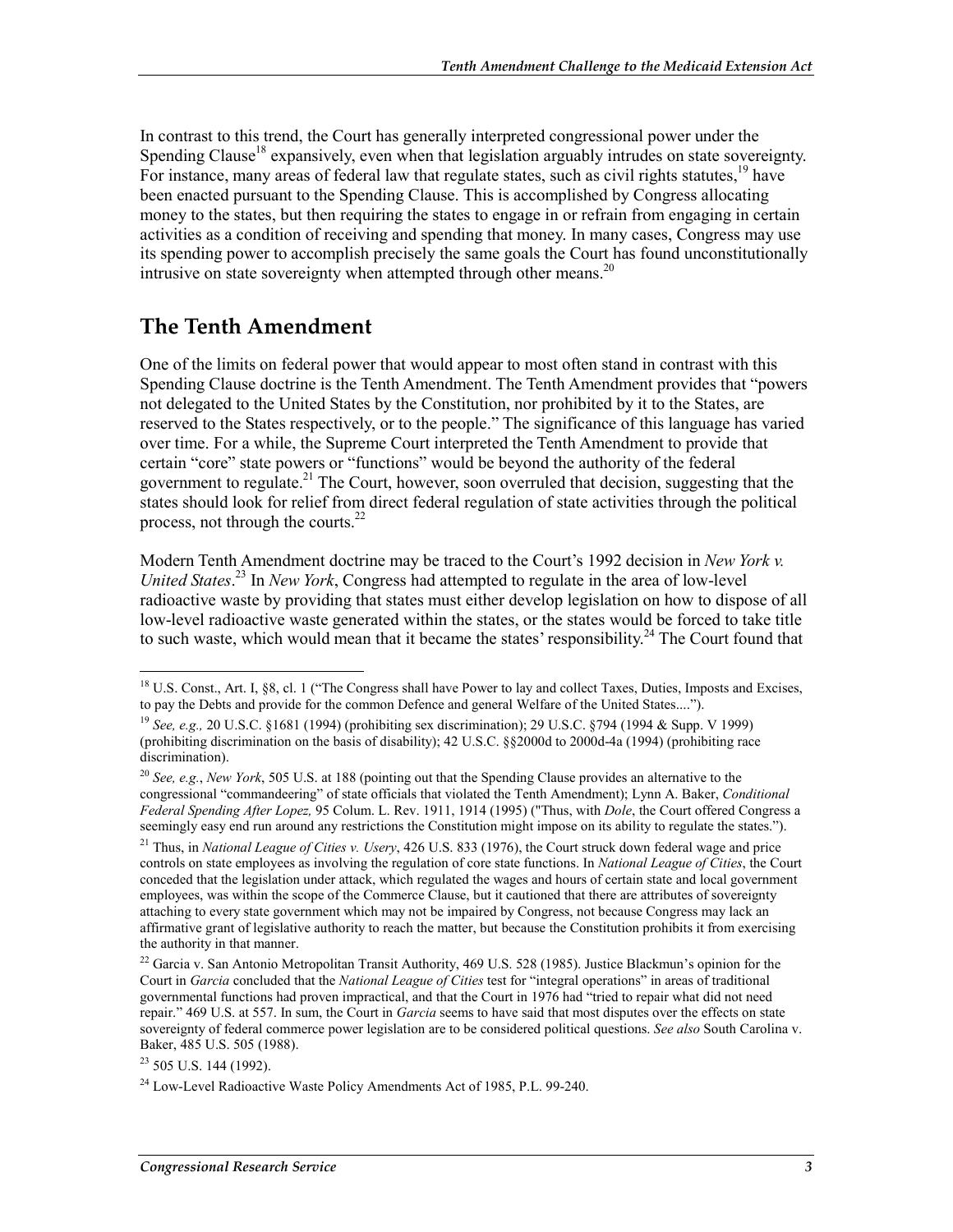although Congress had the authority under the Commerce Clause to regulate low-level radioactive waste, it only had the power to regulate the waste directly. Here, Congress had attempted to require the states to perform the regulation, and decreed that the failure to do so would require the states to deal with the financial consequences of owning large quantities of radioactive waste. In effect, Congress sought to "commandeer" the legislative process of the states.25 In the *New York* case, the Court found that this power was not found in the text or structure of the Constitution, and it was thus a violation of the Tenth Amendment.

A later case presented the question of the extent to which Congress could regulate through a state's executive branch officers. This case, *Printz v. United States*, 26 involved the Brady Handgun Act. The Brady Handgun Act required state and local law-enforcement officers to conduct background checks on prospective handgun purchasers within five business days of an attempted purchase.<sup>27</sup> This portion of the act was challenged under the Tenth Amendment, under the theory that Congress was without authority to "commandeer" state executive branch officials. After a historical study of federal commandeering of state officials, the Court concluded that commandeering of state executive branch officials was, like commandeering of the legislature, outside of Congress's power, and consequently a violation of the Tenth Amendment.<sup>28</sup>

In the instant case, if the federal government had directly required states to fund and implement new responsibilities under the Medicaid expansion, then it would appear likely that a legal challenge could be made that the Congress was commandeering the states to implement a federal program. However, while the Congress will be requiring states to provide expanded service under Medicaid as a condition of receiving federal funds under that program, there is no requirement on states to accept those funds. For this reason, a challenge to the Medicaid expansion does not fit comfortably into the commandeering line of cases. Since the state is free to choose not to receive such funds, then it is difficult to argue that such state is being directly commandeered, as was the case in *New York* and *Printz*.

However, in a separate line of cases, the Supreme Court has considered the question of whether conditioning a government benefit on the waiver of a constitutionally based right may in itself be a constitutional violation. The legal theory behind these cases is generally referred to (although not always explicitly by the courts) as the doctrine of "unconstitutional conditions." Thus, the question which is before the Supreme Court in *Florida v. HHS* is whether a state may constitutionally be required to accede to the Medicaid expansion as a condition of receiving federal funds, despite the fact that, under *New York* and *Printz*, such requirements could not be imposed directly.

### **The Doctrine of Unconstitutional Conditions**

The Supreme Court has long held that constitutional rights may be "waived" voluntarily. Even rights of the most profound importance, such as the right to challenge the imposition of capital punishment under the Eighth Amendment, may knowingly be waived.<sup>29</sup> A more difficult question

 $25$  505 U.S. at 175-76.

<sup>&</sup>lt;sup>26</sup> 521 U.S. 898 (1997).

<sup>&</sup>lt;sup>27</sup> Brady Handgun Violence Prevention Act, P.L. 103-159,  $§102$ .

<sup>28 521</sup> U.S. at 935.

<sup>29</sup> *See* Gilmore v. Utah, 429 U.S. 1012, 1014-16 (1976) (finding that the prisoner knowingly and intelligently waived (continued...)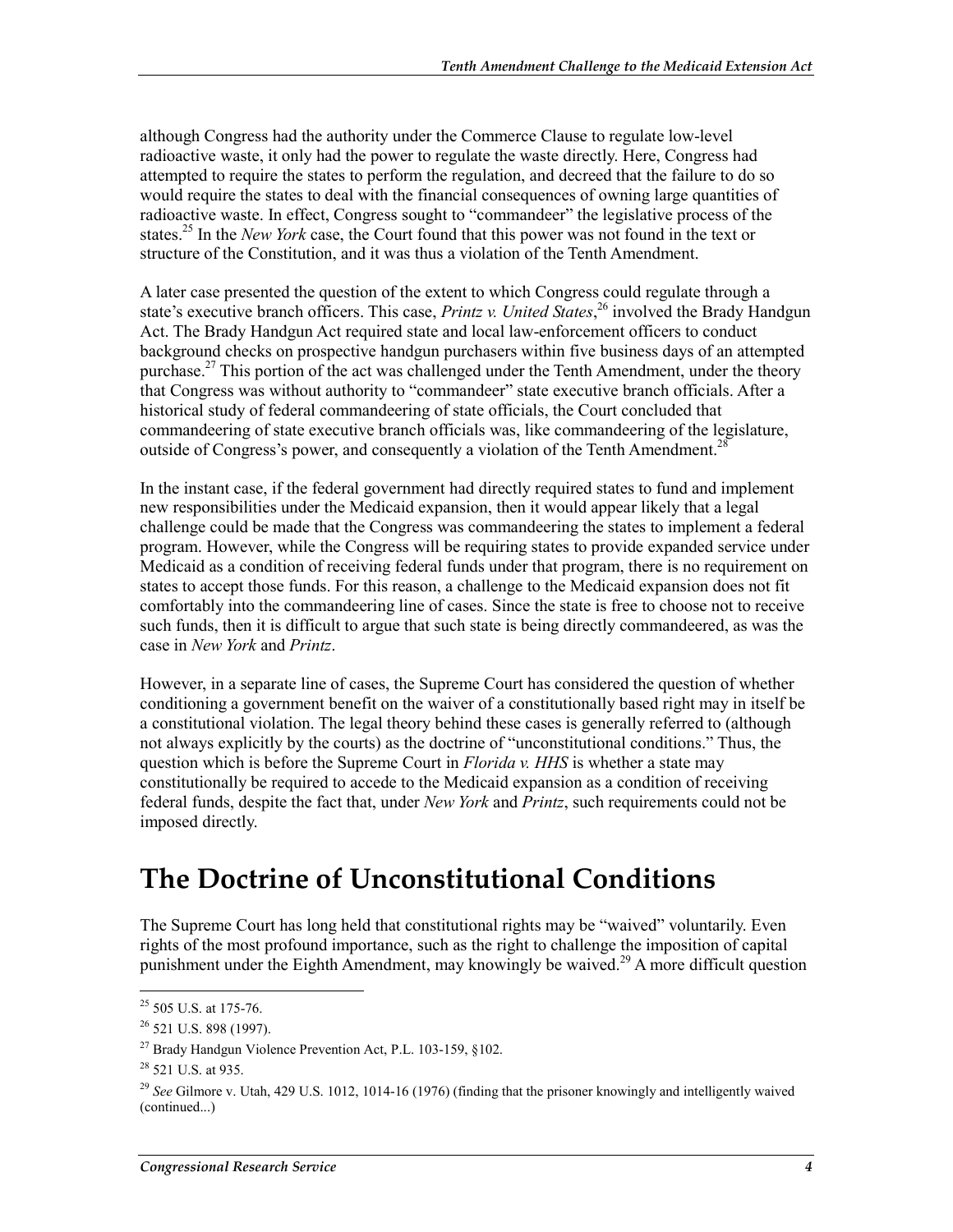arises, however, where some form of inducement is offered that is conditioned on such a waiver, bringing into question whether such waiver is voluntary.

In some cases, such a waiver is considered unremarkable, even though the rights waived are significant and the inducements are serious. For example, the Court has held that as a result of plea bargaining, a criminal defendant may choose to waive his or her right to a trial in exchange for a reduction in the level of penalty to which the defendant may be subjected.<sup>30</sup> Arguably, such an inducement is unlikely to violate a defendant's rights because the defendant can use his or her estimation of the likelihood of conviction in deciding whether to accept such a bargain.

In other cases, it may be more difficult to evaluate whether the circumstances surrounding the waiver of a constitutional right are so coercive as to in some way infringe on the waived right. Of even more concern, it does not appear that the Court has laid out a universal doctrine for evaluating which rights can be made a condition of a government benefit, and what circumstances must be in place for such conditioning to be valid. Rather, the Court appears to vary significantly in its approach, changing its level of scrutiny based on the nature of the governmental inducements and the importance of the constitutional right which is sought to be waived. Commentators have often suggested that attempting to discern doctrinal consistencies in the area yields little predictive benefit. $31$ 

Despite this lack of a universal approach, there are two consistent themes (again, not always made explicit by the courts) in evaluating the possibility that a required waiver of a constitutional right is an "unconstitutional condition." Under this approach, a court will evaluate whether there is a logical relationship between the purposes of the overall legislation and the burden imposed (relatedness).32 In addition, a court will evaluate the subjective value of the governmental benefit that would be withheld as weighed against the importance of the constitutional right being burdened, to determine whether the threatened loss of the benefit is coercive (proportionality).<sup>33</sup> The relative weight of these factors and their relationship to each other, however, may vary depending on the circumstance to which they are applied.

The doctrine of unconstitutional conditions, which has generally been invoked by individual persons or entities against a government, has not been successfully invoked by the states. For instance, as will be discussed below, the Supreme Court in *South Dakota v. Dole*<sup>34</sup> upheld a federal grant requirement that states legislate a minimum drinking age. While the Court enumerated relatedness and proportionality standards (noting that such conditions may be

 $\overline{\phantom{a}}$ 

<sup>(...</sup>continued)

his rights).

<sup>30</sup> *See* Brady v. United States, 397 U.S. 742, 748 (1970). In modern criminal practice, the right to a jury trial is often bargained away by a defendant in order to be allowed to plead guilty to lesser charges.

<sup>&</sup>lt;sup>31</sup> Erwin Chemerinsky, CONSTITUTIONAL LAW: PRINCIPLES AND POLICIES at 798 (1997) ("[P]erhaps the cases cannot be reconciled, and the decisions simply turn on the views of the Justices in particular cases. If the Court wishes to strike down a condition, it declares it to be an unconstitutional condition; if the Court wishes to uphold a condition, it declares that the government is making a permissible choice to subsidize some activities and not others.").

<sup>32</sup> Angel D. Mitchell, *Conditional Federal Funding to the States: The New Federalism Demands a Close Examination for Unconstitutional Conditions*, 48 Kan. L. Rev. 161, 176 (1999).

<sup>&</sup>lt;sup>334</sup>The Supreme Court not only requires that the exchange be in some sense 'like kind,' but that the exchange be fair so that the foregone right is not in some sense disproportionate." Daniel A. Farber, *Another View of the Quagmire: Unconstitutional Conditions and Contract Theory*, 33 Florida State University 913 (2003).

<sup>34 483</sup> U.S. 203 (1987).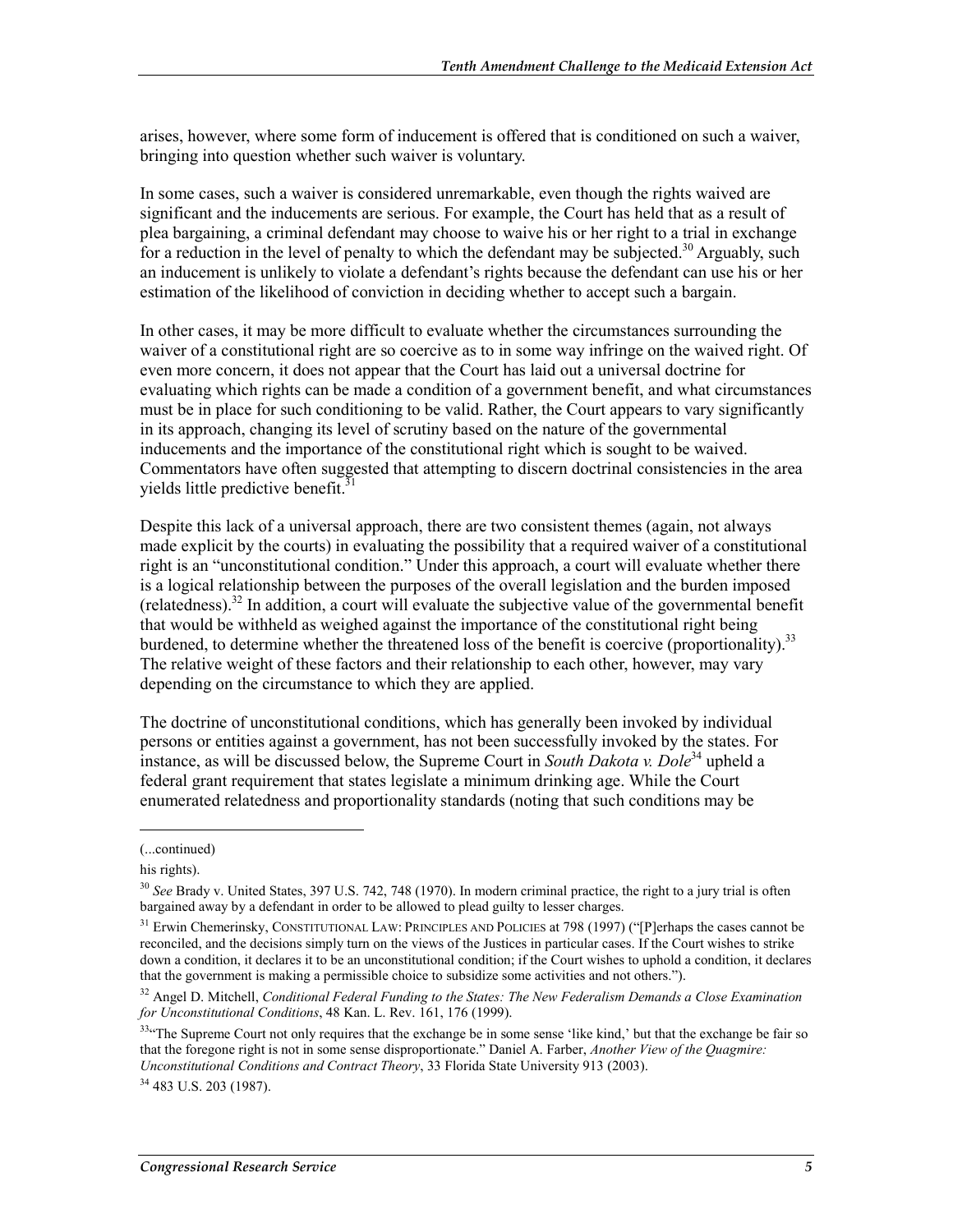illegitimate if they are unrelated to particular federal programs<sup>35</sup> or if "the financial inducement" offered by Congress [were] so coercive as to pass the point at which 'pressure turns into compulsion'"36), the Court also seemed inclined to show Congress significant deference in establishing such conditions.

One theory suggests that the reason for this deference is that the Supreme Court has been most concerned in the area of unconstitutional conditions when there is an imbalance in bargaining power, such as can occur between individuals and the government. Such imbalances are particularly exacerbated when the government holds a monopoly power over the offered benefit.<sup>37</sup> For this reason, the doctrine of unconstitutional conditions has been most robust when the cases have involved private individuals being limited in the exercise of either personal autonomy or property rights. $38$ 

On the other hand, it appears that states have traditionally been considered by the courts to be relatively resistant to such coercion. For instance, after *Dole*, the lower courts have been disinclined to find that conditions imposed on states fail either the relatedness or proportionality test.39 Consequently, if the Supreme Court's decision in the *Florida* case were to raise the scrutiny by which conditions imposed on states are to be considered, this could have a significant impact on federal authority to impose spending conditions.

### **Application to Individuals**

When unconstitutional conditions challenges are brought, the Court has often considered both the relatedness and proportionality of those challenges together. For instance, the Court has found that an evaluation of the proportionality and the relatedness of a condition to the federal benefit provided is an important factor in considering challenges to limits on individual rights such as free speech. In *Pickering v. Board of Education*,<sup>40</sup> the Court considered the dismissal of a high school teacher who had written a letter to a local newspaper criticizing the administration of the school system, and found that the withdrawal of the government benefit of public employment violated the teacher's First Amendment rights. The Court explained that "[t]he problem in any case is to arrive at a balance between the interests of the teacher, as a citizen, in commenting upon matters of public concern and the interest of the State, as an employer, in promoting the efficiency of the public services it performs through its employees."<sup>41</sup> The Court found that dismissal of a public employee for criticism of his superiors was not closely related to the government interest cited, as there was no day-to-day personal contact between the employer and employee; the

<sup>&</sup>lt;sup>35</sup> 483 U.S. at 207-08 (quoting Massachusetts v. United States, 435 U.S. 444, 461 (1978) (plurality opinion)).

<sup>36 483</sup> U.S. at 211 (quoting Steward Machine Co. v. Davis, 301 U.S. 548, 590 (1937)).

<sup>&</sup>lt;sup>37</sup> Richard Epstein, *Unconstitutional Conditions, State Power and the Limits of Consent*, 102 Harv. L. Rev. 5, 21-22 (1988).

<sup>&</sup>lt;sup>38</sup> Pace v. Bogalusa City School Bd., 403 F.3d 272, 286 (5<sup>th</sup> Cir. 2005). However, as is discussed later, the more related the condition is to the underlying federal benefit, the more reluctant the Court has been to find that the constitutional right is being "coerced."

<sup>39</sup> *See* note 70, *infra*.

 $40$  391 U.S. 563 (1968).

<sup>41 391</sup> U.S. at 568.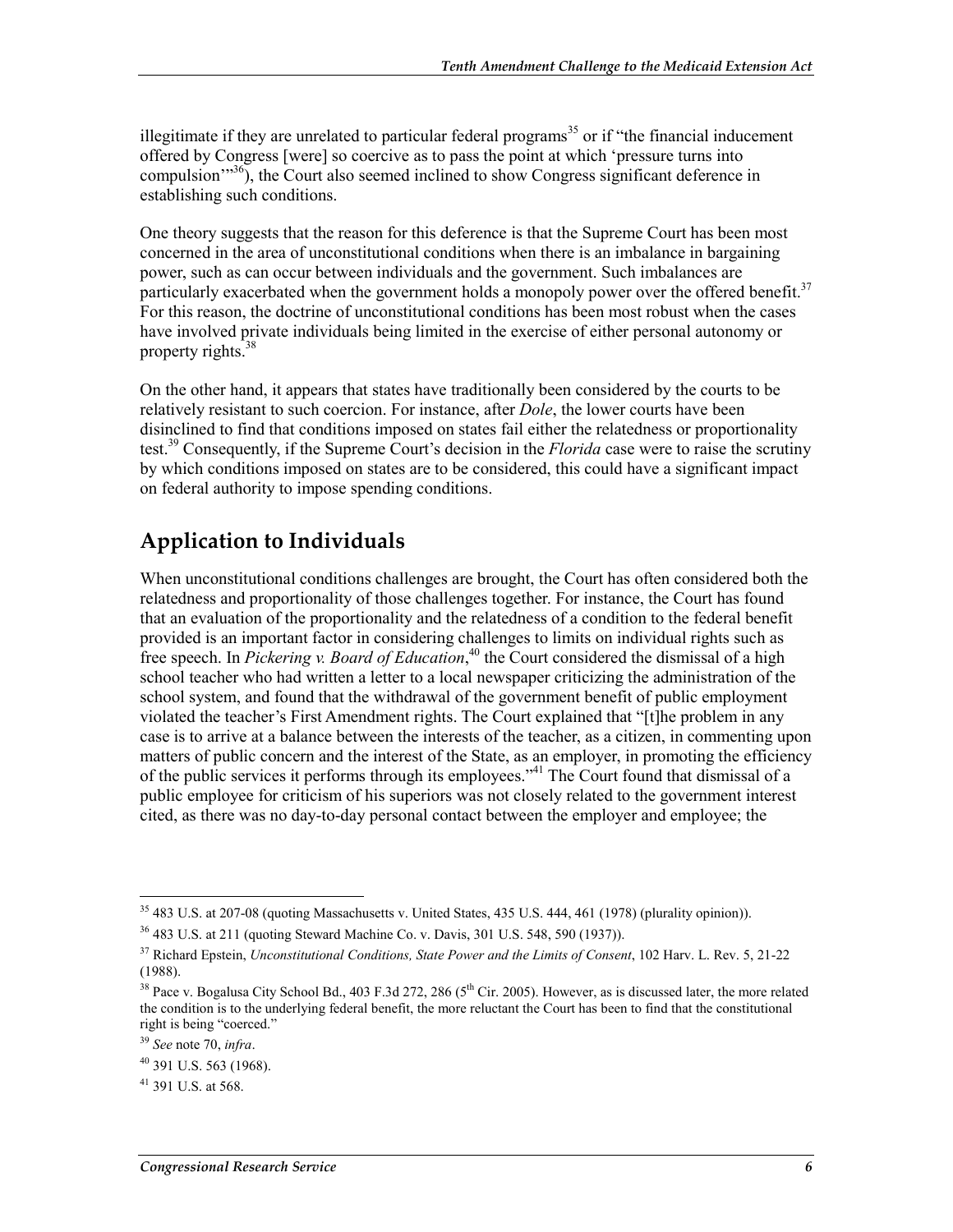publication of the article did not create discipline or disharmony among coworkers; and problems of personal loyalty and confidence did not arise.<sup>42</sup>

In some cases, a lack of relatedness may increase concerns of proportionality. In *Nollan v. California Coastal Commission*<sup>43</sup> the owners of beachfront property in California sought a permit to demolish a bungalow and replace it with a three-bedroom house. The permit was granted subject to the condition that the owners record an easement allowing the public to cross their property in order to reach the beach. The permit condition was challenged as a taking of property without the just compensation required by the Constitution.<sup>44</sup> The California government argued that the new construction would increase blockage of the view of the ocean, creating a psychological barrier to beach access, and that the easement was necessary to counter this effect.

The Court noted that if California had merely taken the easement outright, this would have required payment of just compensation. On the other hand, the Court opined that the government's "power to forbid construction of the house in order to protect the public's view of the beach must surely include the power to condition construction upon some concession by the owner, even a concession of property rights, that serves the same end."45 The Court, however, evaluated whether the condition in question, providing "physical access," served the purpose put forward as the justification for the prohibition, since the remedy for losing visual "access" to the beach was to provide the more significant physical "access" to the beach. Thus, the Court found that, at least in the takings context, there must be a close "fit" between the purpose of the regulation and the burden required, and that the conditioning of the permit in this manner was unconstitutional.<sup>46</sup>

Conversely, concerns about proportionality are substantially diminished when there is a high degree of relatedness between the activity being directly subsidized by the government and the conditions imposed. For instance, in the case of *Rust v. Sullivan*, 47 a free speech challenge was brought against regulations that prohibited recipients of federal funds under Title X (which provided funds for family-planning services) to engage in abortion advocacy and counseling while providing those services.<sup>48</sup> To the extent that persons or entities associated with Title  $\bar{X}$ projects sought to engage in these activities, they were required to do so in "physically and financially separate" locations.<sup>49</sup>

The Court rejected the challenge to these regulations, holding that the government was not denying a subsidy or benefit because of the exercise of a constitutional right, but was only requiring that the federal funds be used for the purposes required by the statute: "to support preventive family planning services, population research, infertility services, and other related

 $42$  391 U.S. at 573. The Court also found that the issue addressed by the teacher, the allocation of funds in the school district, was a matter of important public concern of which the community should be aware.

<sup>43 483</sup> U.S. 825 (1987).

<sup>&</sup>lt;sup>44</sup> The Fifth Amendment (which has been incorporated against the states through the Fourteenth Amendment), provides that "nor shall private property be taken for public use, without just compensation."

<sup>45 483</sup> U.S. at 836.

<sup>46 483</sup> U.S. at 838.

<sup>47 500</sup> U.S. 173 (1991).

<sup>48 500</sup> U.S. at 179-80.

<sup>49 500</sup> U.S. at 180-81.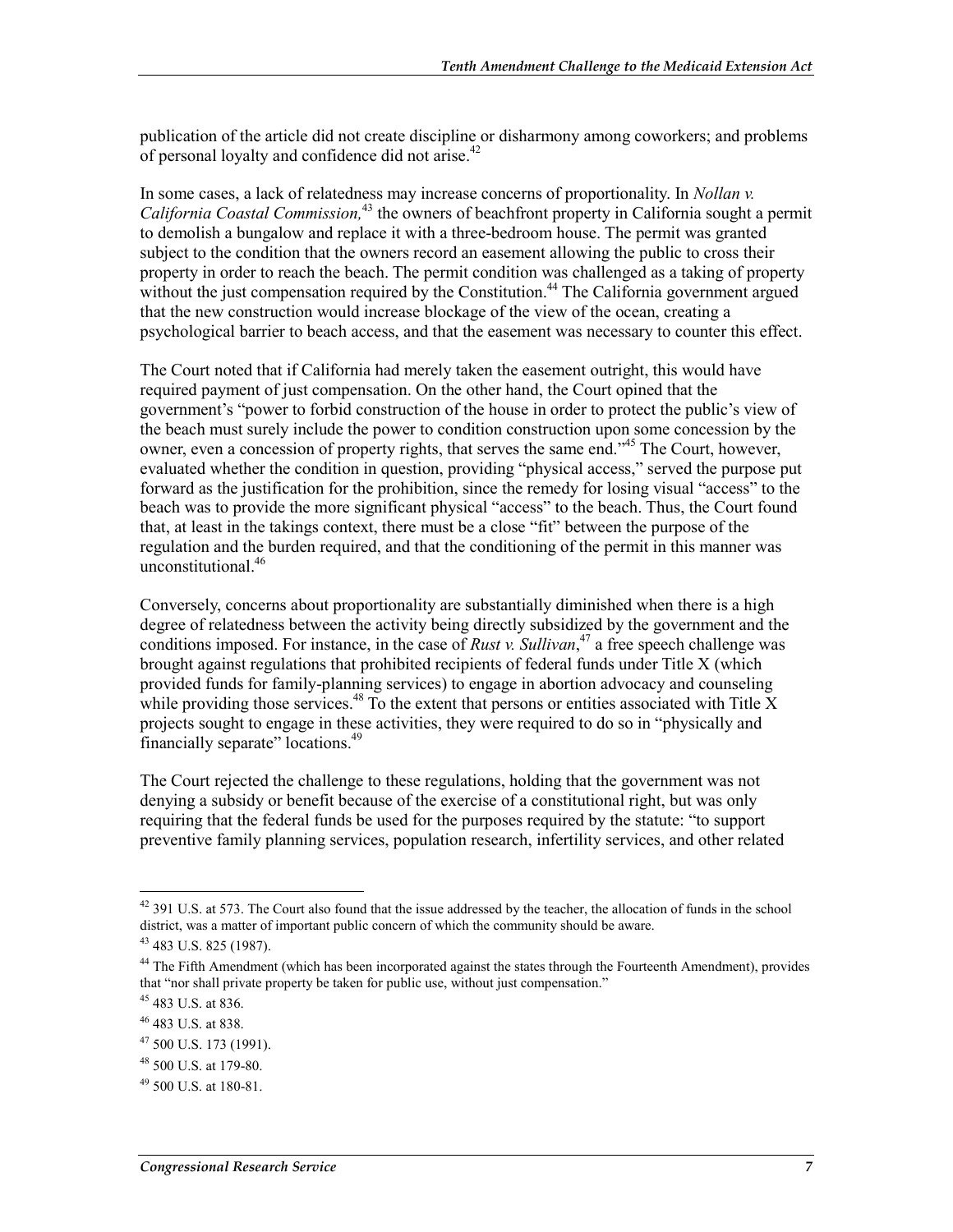medical, informational, and educational activities.<sup>550</sup> Unlike the earlier cases, the Court seemed to find a more direct relation between the federal benefit and the activity in question.

The Court distinguished *Rust* from cases such as *Pickering*, which precluded a recipient from engaging in constitutionally protected activities, even when government funds were not being expended. The Court noted that:

The regulations govern the scope of the Title X project's activities, and leave the grantee unfettered in its other activities. The Title X grantee can continue to perform abortions, provide abortion-related services, and engage in abortion advocacy; it simply is required to conduct those activities through programs that are separate and independent from the project that receives Title X funds. $51$ 

In other cases, concerns regarding the proportionality between the value of the benefit being withdrawn and the governmental interest served predominate. For instance, in *Wieman v.*  Updegraff,<sup>52</sup> the Court struck down an Oklahoma statute that required state employees to take a loyalty oath within 30 days of employment or be fired. The Court reasoned that the interest of the employees in having a job and not suffering public humiliation was substantial, and was not justified by the state's interest in requiring such an oath. "There can be no dispute about the consequences visited upon a person excluded from public employment on disloyalty grounds. In the view of the community, the stain is a deep one; indeed, it has become a badge of infamy.... [W]e need not pause to consider whether an abstract right to public employment exists. It is sufficient to say that constitutional protection does extend to the public servant whose exclusion pursuant to a statute is patently arbitrary or discriminatory."53

#### **Application to the States**

Although the Supreme Court has discussed the constitutionality of applying federal grant conditions to the states, the Court has not closely tied these decisions to the doctrine of unconstitutional conditions as applied to private individuals.<sup>54</sup> The Court has, however, established a similar structure for such analysis, which seems to include an examination of both the relatedness and proportionality of such conditions. As noted above, it does appear that the Court has generally been more deferential to the Congress in evaluating benefit conditions imposed on states than it has those conditions imposed on individuals. In *South Dakota v. Dole*, 55 the Court found that Congress was well within its authority to withhold a percentage of federal highway funds from states in which the age for purchase of alcohol was below 21 years.<sup>56</sup>

In *Dole*, the State of South Dakota, which permitted 19-year-olds to purchase beer, brought suit challenging the grant requirement, arguing that the law was an invalid exercise of Congress's

<sup>50</sup> H. R. Conf. Rep. No. 91-1667, at 8 (1970).

<sup>51 500</sup> U.S. at 196.

<sup>52 344</sup> U.S. 183, 190-91, 192 (1952).

<sup>53 344</sup> U.S. at 192.

<sup>&</sup>lt;sup>54</sup> See Pace v. Bogalusa City Sch. Bd., 403 F.3d 272, 287 (5<sup>th</sup> Cir. 2005) (en banc) ("The Supreme Court has not yet applied the "unconstitutional conditions" doctrine to cases between two sovereigns" (citation omitted)). 55 483 U.S. 203 (1987).

<sup>56</sup> National Minimum Drinking Age Amendment of 1984, 23 U.S.C. §158.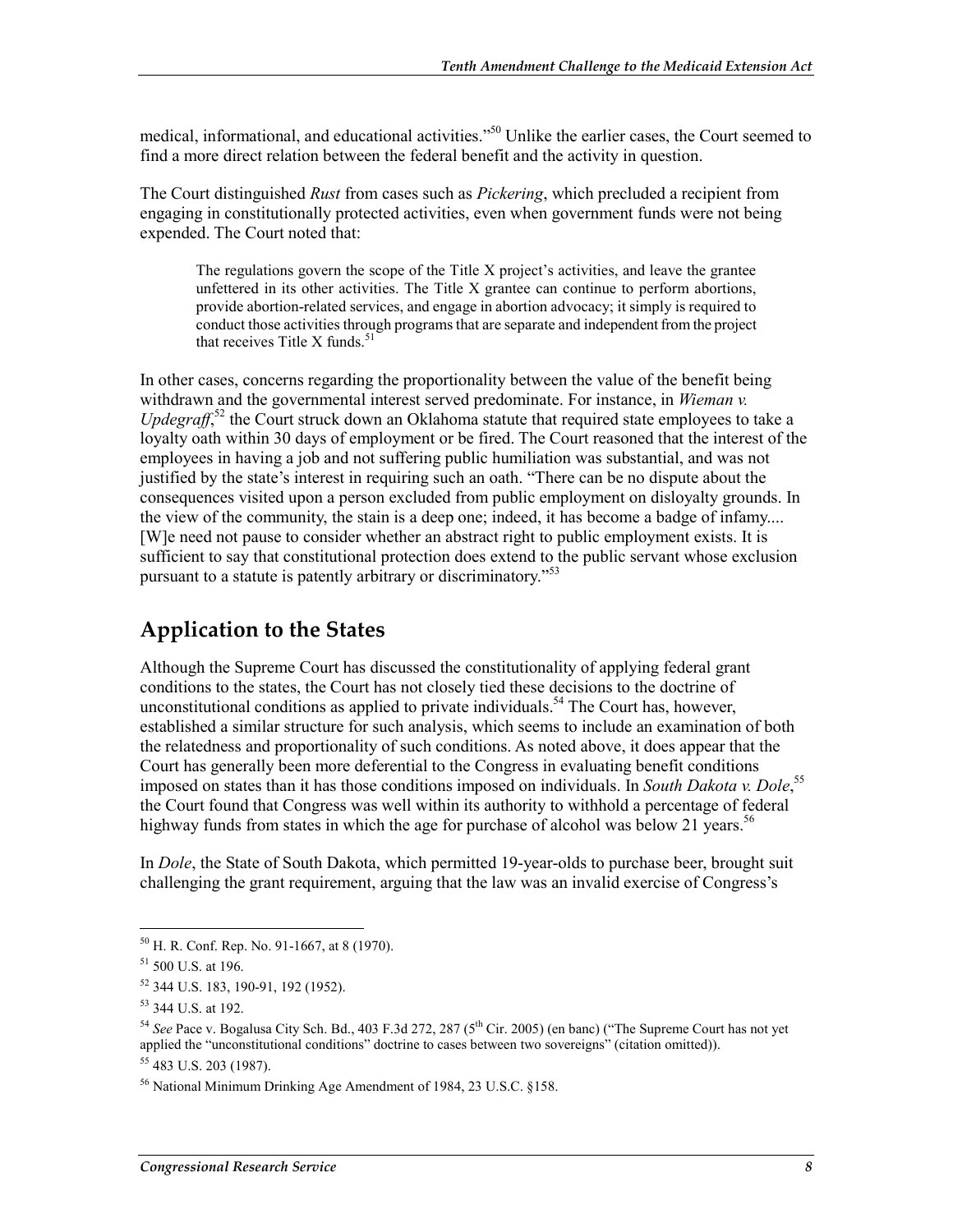power under the Spending Clause to provide for the "general welfare."<sup>57</sup> The Court considered four factors in evaluating this claim. First, was whether the law was consistent with the requirements of Article I, §8, cl. 3 that spending be "in pursuit of 'the general welfare.'" Second, was a requirement that the condition be unambiguous so that states can make choices knowingly and be aware of the consequences.<sup>58</sup> Third, the Court found that a grant condition must be related to the particular national projects or programs to which the money was being directed (arguably a relatedness requirement).<sup>59</sup> Fourth, the Court considered whether other constitutional provisions may independently bar the conditional grant of federal funds, such as because a state has been "coerced" through the Spending Clause to engage in action that infringes on state sovereignty (arguably a proportionality requirement). $^{60}$ 

The Supreme Court held that, as the indirect imposition of such a standard was directed toward the general welfare of the country, it was a valid exercise of Congress's spending power. The Court also held that the requirements were sufficiently clear so that state officials were voluntarily waiving their rights in order to receive federal grants.<sup>61</sup> Of more concern was the relatedness requirement. In *Dole*, the congressional condition imposing a specific drinking age was found to be related to the national concern of safe interstate travel, which was one of the main purposes for expenditure of highway funds.<sup>62</sup> It should be noted that this standard of relatedness was relatively lenient, in that the condition was not directly related to how the federal money was being spent or to the specific federal projects involved. Rather, the condition was related to the overall regulatory goal (transportation safety) of the provided funds.

Finally, the Court turned to the question of whether there was an independent constitutional bar to the grant condition. Two constitutional provisions were at issue – the Twenty-First Amendment (which provides that states have the authority to regulate alcohol within their borders) and the Tenth Amendment (which provides that state legislatures or executive branch officials may not be "commandeered"). The argument that the Court considered was whether the grant condition was intruding on the state's authority to regulate alcohol or on the right of the state legislature to be free from federal directives as to how to legislate regarding its own state liquor laws.

The Court held that because the state had voluntarily agreed to comply with the grant condition in question, the statute was not a violation of the Twenty-First or the Tenth Amendment. The Court did suggest, however, that there were some proportionality limits to Congress's power under the Spending Clause, noting that financial inducements offered by Congress might be so coercive as to pass the point at which "pressure turns into compulsion."63 In *Dole*, however, the percentage of highway funds that were to be withheld from a state with a drinking age below 21 was relatively small, so that Congress's program did not coerce the state to enact higher minimum drinking ages than it would otherwise choose.

<sup>57</sup> U.S. Const., Art I, §8, cl. 1 (Congress has the power to "lay and collect Taxes, Duties, Imposts, and Excises, to pay the Debts and provide for the common Defence and general Welfare of the United States").

<sup>58</sup> *Dole*, 483 U.S. at 207 (citing Helvering v. Davis, 301 U.S. 619, 640-41 (1937); United States v. Butler, 297 U.S. 1, 65 (1936)).

<sup>59483</sup> U.S. at 207.

<sup>60</sup> *See* 483 U.S. at 208.

 $<sup>61</sup>$  The Court also considered and rejected the argument as to whether the grant condition violated the state's rights</sup> under the 21<sup>st</sup> Amendment. 483 U.S. at 209-211.

 $62$  483 U.S. at 208.

<sup>63 483</sup> U.S. at 211.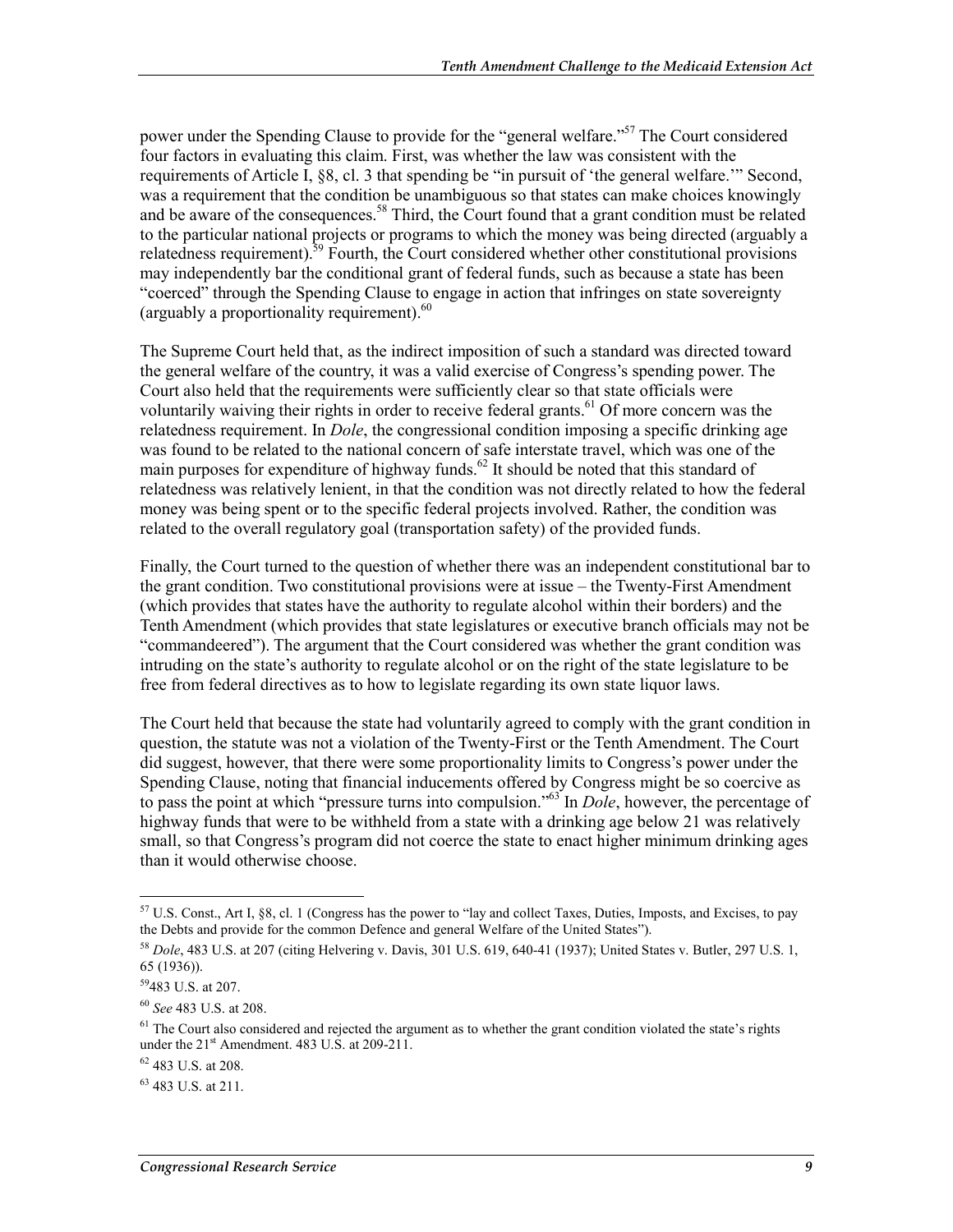After *Dole*, lower courts considering challenges to grant conditions on states have examined the level of financial burden that would be imposed on the state by the withdrawal of a particular federal grant, and have considered the relatedness of the grant conditions to the federal benefit.<sup>64</sup> However, it should be noted that lower courts do not appear to have engaged in particularly close scrutiny of either of the two requirements.<sup>65</sup> In fact, some courts have even expressed a reluctance to engage in such an inquiry at all, suggesting that the difficulty of the analysis and the ability of states to seek relief through the political process precluded meaningful review.<sup>66</sup>

For example, although the Supreme Court has imposed significant limits on Congress's ability to directly abrogate state sovereign immunity<sup>67</sup> and has indicated that the courts should be extremely deferential to state sovereignty in evaluating whether such abrogation has occurred,<sup>68</sup> this does not appear to have prevented the lower courts from finding that states can be required to waive their sovereign immunity as a condition of receiving federal grants.<sup>69</sup> In this context, lower courts have noted that, according to the Supreme Court, a state's sovereign immunity is "a personal privilege which it may waive at its pleasure."<sup>70</sup> Consequently, the courts have held, it is clearly possible to require a state to waive sovereign immunity as a condition for receiving federal funds,  $\frac{71}{1}$  and there seems to be no constitutional bar to the Congress imposing such a

<sup>&</sup>lt;u>.</u>  $^{64}$  *See, e.g.,* Jim C. v. United States, 235 F.3d 1079, 1084 ( $8^{th}$  Cir. 2000) (Bowman, J, dissenting) (arguing that waiver of sovereign immunity was not related to purpose of education grants).

<sup>&</sup>lt;sup>65</sup> *See, e.g.*, Pace v. Bogalusa City Sch. Bd., 403 F.3d 272, 287 ( $5<sup>th</sup>$  Cir. 2005) (en banc) (threatened loss of \$800 million not coercive because state could have declined federal funds); A.W. v. Jersey City Pub. Sch., 341 F.3d 234, 255 (3d Cir. 2003) ("state's powers as a political sovereign, especially its authority to tax, appear more than capable of preventing undue coercion"); Jim C. v. United States,  $235$  F.3d 1079, 1082 ( $8^{th}$  Cir. 2000) (en banc) (threatened loss of \$250 million "politically painful," not coercive); California v. United States,  $104$  F.3d  $1086$ ,  $1092$  ( $9<sup>th</sup>$  Cir. 1997) (coercion "not reflected" by threatened loss of all Medicaid funding).

<sup>66</sup> *See, e.g.,* Nevada v. Skinner, 884 F.2d 445, 448-49 (9th Cir. 1989) (coercion doctrine presents "questions of policy and politics that range beyond [the judiciary's] normal expertise" and should be discarded because states are "adequately protected by the national political process"); Kansas v. United States, 214 F.3d 1196, 1202 (10<sup>th</sup> Cir. 2000) (declaring doctrine "unclear" and "suspect").

<sup>67</sup> *See* CRS Report RL30315, *Federalism, State Sovereignty, and the Constitution: Basis and Limits of Congressional Power*, by Kenneth R. Thomas at 15-19.

 $68$  Edelman v. Jordan, 415 U.S. 651 (1974). The Court has held that a waiver of sovereign immunity does not occur unless "stated by the most express language or by such overwhelming implications from the text as [will] leave no room for any other reasonable construction." Id. at 671-72.

<sup>&</sup>lt;sup>69</sup> The reasoning of these cases arises from Supreme Court holdings that where a federal statute contains an "unambiguous waiver" of a state's Eleventh Amendment immunity, then a state's acceptance of such funds can be an effective waiver. Lane v. Pena, 518 U.S. 187, 200 (1996). For instance, Section 504 of the Rehabilitation Act of 1973, 29 U.S.C. §§701, *et seq.* provides that "a state shall not be immune under the Eleventh Amendment of the Constitution of the United States from suit in Federal court for a violation of section 504 of the Rehabilitation Act of 1973...." 42 U.S.C. §2000d-7(a)(1). Consequently, a number of federal Courts of Appeals have found that receipt of federal funding subject to this condition was sufficient to waive a state's sovereign immunity. Koslow v. Commonwealth of Pennsylvania Department of Corrections; 302 F.3d 161 (3<sup>rd</sup> Cir. 2002); Nihiser v. Ohio EPA, 269 F.3d 626 (6<sup>th</sup> Cir. 2001); Jim C. v. United States, 235 F.3d 1079 (8<sup>th</sup> Cir. 2000); Stanley v. Litscher, 213 F.3d 340, 344 (7<sup>th</sup> Cir. 2000); Pederson v. La. St. Univ., 213 F.3d 858, 875-76 (5<sup>th</sup> Cir. 2000); Sandoval v. Hagan, 197 F.3d 484, 493-94 (11<sup>th</sup> Cir. 1999), *rev'd on other grounds*, 532 U.S. 275 (2001); Litman v. George Mason Univ., 186 F.3d 544, 554 (4th Cir. 1999); Clark v. California, 123 F.3d 1267, 1271 (9th Cir. 1997).

<sup>70</sup> *See, e.g.,* AT&T v. BellSouth, 238 F.3d 636, 643 (5th Cir. 2001) *quoting* College Savings Bank v. Florida Prepaid Postsecondary Education Expense Board, 527 U.S. 666, 674 (1999).

 $71$  Since such a waiver must be voluntary, the Court will consider carefully whether a state has actually waived its immunity. Atascadero State Hospital v. Scanlon, 473 U.S. 234, 241 (1985). For instance, a court will generally only find a waiver to federal suit based on a state statute if a state makes a "clear declaration" that it intends to submit itself to federal jurisdiction. Great Northern Life Ins. Co. v. Read, 322 U.S. 47, 54 (1944). *See also* Pennhurst State School and Hospital v. Halderman, 465 U.S. 89, 99 (1984) (State's consent to suit must be "unequivocally expressed").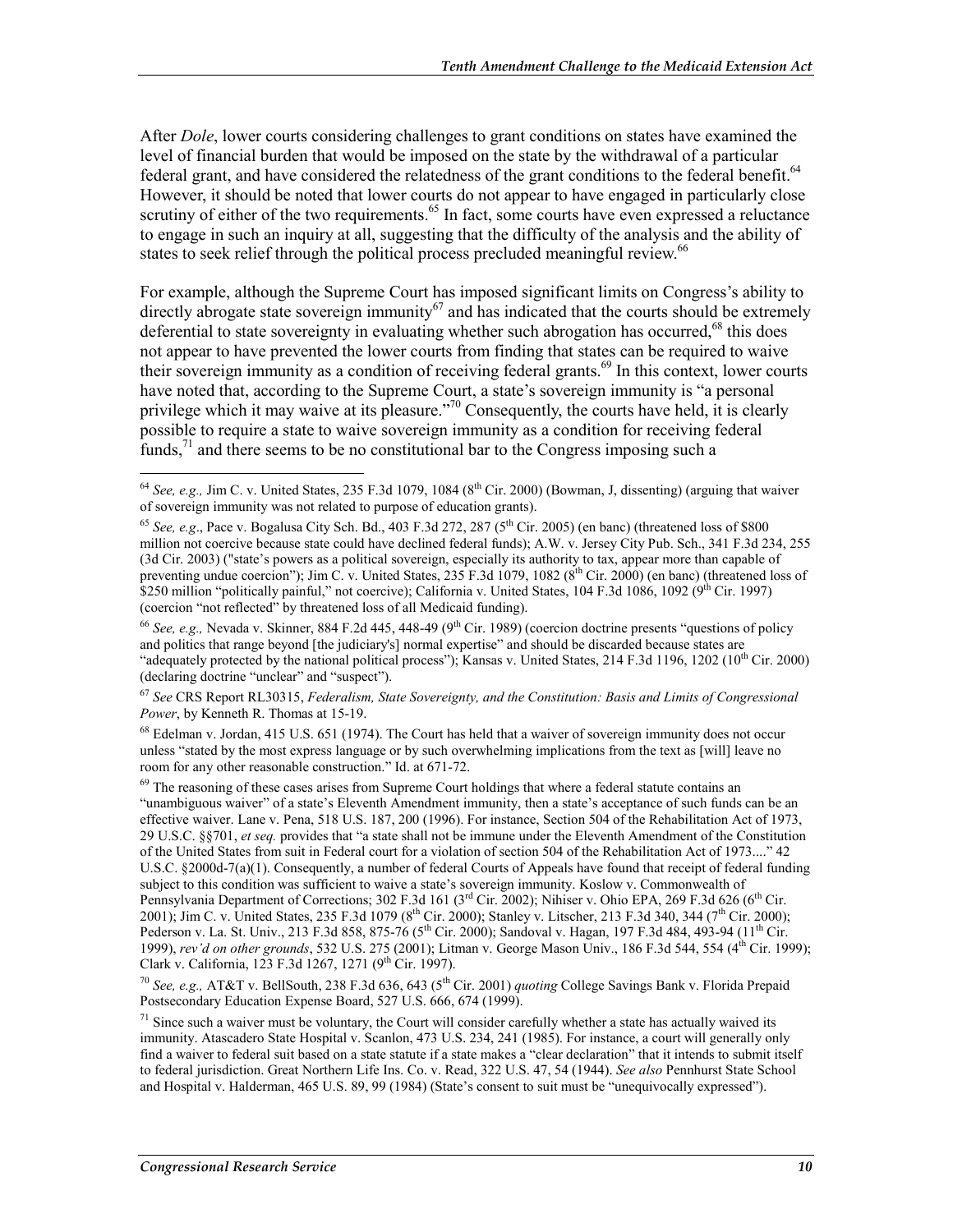requirement.<sup>72</sup> Thus, the doctrine of unconstitutional conditions does not appear to have had a significant impact in the context of conditions on federal funding to states.

### **Medicaid Expansion and Coercion**

Despite this relative lack of concern by the lower courts about challenges to grant conditions on states, the Supreme Court in *Florida* has agreed to consider whether Congress's use of the grant conditions in the ACA to expand state Medicaid requirements violates tenets of federalism because it "coerces" the states into compliance with the federal objective. In essence, the question is whether the Medicaid expansion provisions of the ACA are so coercive as to commandeer the state legislature or executive in violation of the Tenth Amendment.

#### **Eleventh Circuit Decision**

In *Florida v. HHS,* the Supreme Court will review a decision by the U.S. Court of Appeals for the Eleventh Circuit (Eleventh Circuit) regarding a challenge to Medicaid expansion under the ACA. In *Florida*,<sup>73</sup> the Eleventh Circuit considered a Tenth Amendment/Spending Clause "coercion" challenge to the Medicaid expansion provisions of the ACA, and rejected it. First, the court noted the difficulty of distinguishing persuasion and coercion. The court referenced *Steward Machine Co. v. Davis*, 74 where a corporation challenged a provision of the then newly enacted Social Security Act, arguing that the federal government had improperly coerced states into participation in the Social Security program. The Supreme Court rejected this argument, noting that:

The difficulty with the petitioner's contention is that it confuses motive with coercion. Every tax is in some measure regulatory. To some extent it interposes an economic impediment to the activity taxed as compared with others not taxed. In like manner every rebate from a tax when conditioned upon conduct is in some measure a temptation. But to hold that motive or temptation is equivalent to coercion is to plunge the law in endless difficulties. The outcome of such a doctrine is the acceptance of a philosophical determinism by which choice becomes impossible. Till now the law has been guided by a robust common sense which assumes the freedom of the will as a working hypothesis in the solution of its problems.... Nothing in the case suggests the exertion of a power akin to undue influence, if we assume that such a concept can ever be applied with fitness to the relations between state and nation. Even on that assumption the location of the point at which pressure turns into compulsion, and ceases to be inducement, would be a question of degree, at times, perhaps, of fact.<sup>75</sup>

<sup>1</sup> 72 Susan M. Luken, *Irreconcilable Differences: the Spending Clause and the Eleventh Amendment: Limiting Congress's Use of Conditional Spending to Circumvent Eleventh Amendment Immunity*,70 U. Cin. L. Rev. 693 (2002); Michael T. Gibson, *Congressional Authority to Induce Waivers of State Sovereign Immunity: The Conditional Spending Power (and Beyond)*, 29 Hastings Const. L.Q. 439 (2002); Litman v. George Mason University, 186 F.3d 544  $(4<sup>th</sup> Cir. 1999)$ ; Jim C. v. United States, 235 F.3d 1079 (8<sup>th</sup> Cir. 2000).

<sup>73 648</sup> F.3d 1235 (11<sup>th</sup> Cir. 2011).

<sup>74 301</sup> U.S. 548 (1937).

<sup>75 301</sup> U.S. at 589-90, 892 (quotation marks, citation omitted) (as quoted in *Florida*, 648 F.3d. at 1265).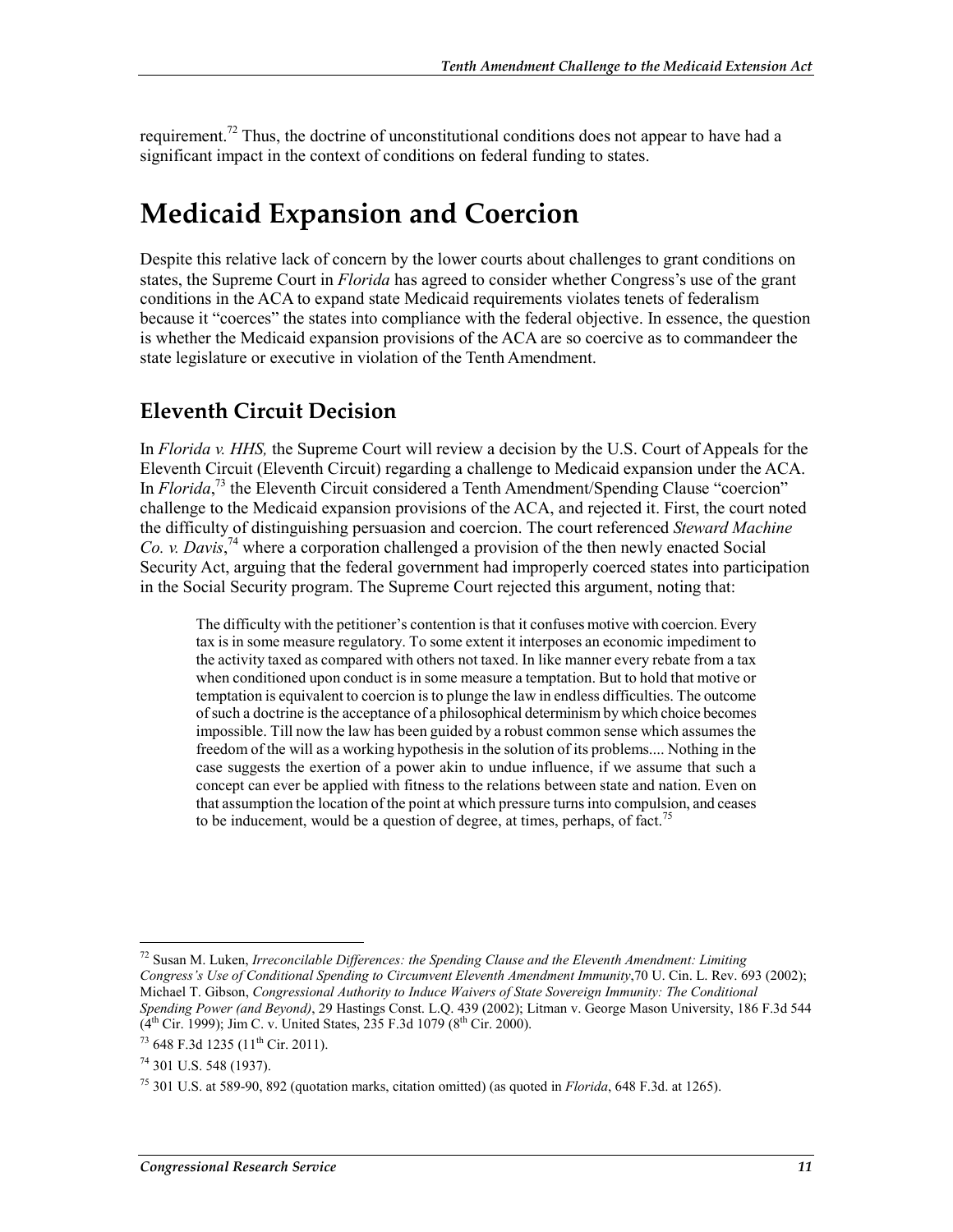The Eleventh Circuit also noted that after *Dole*, the Court had never devised a test to ascertain when financial pressure would lead to coercion, which has led many circuits to hold that the doctrine was not a viable defense to Spending Clause legislation.<sup>76</sup>

The Eleventh Circuit did, nonetheless, proceed to analyze whether the ACA Medicaid expansion had passed the point where "pressure turns into compulsion," and found that those provisions were not unduly coercive under *Dole* and *Steward Machine*. The court relied on a variety of factors. First, the Medicaid-participating states were warned from the beginning of the Medicaid program that Congress reserved the right to make changes to the program,  $^{77}$  and since that time Congress had made numerous amendments to the program.<sup>78</sup> Second, most of the cost of the Medicaid expansion will be borne by the federal government until 2016, after which states will gradually become responsible for up to  $10\%$  of the increase.<sup>79</sup>

Third, the court noted that the states would have nearly four years from the date the bill was signed into law to decide whether they will continue to participate in Medicaid, or, if they decided to do so, to develop a replacement program in their own states. Finally, the court noted that, under the Medicaid Act, HHS need not withhold all Medicaid funding to a state refusing to comply with the expansion, but it may withhold only a portion of such funding.<sup>80</sup>

#### **Supreme Court Review**

The specific question that will be considered by the Supreme Court in its review of the Eleventh Circuit holding is whether the ACA "violates basic principles of federalism" by "coerc[ing]" states into accepting "onerous conditions" in violation of *Dole*. 81 It should be noted that the Court granted argument on this issue despite the fact that the Eleventh Circuit upheld the Medicaid expansion; that no other circuit has struck down these provisions; and that no similar spending

<sup>&</sup>lt;sup>76</sup> See, e.g., Pace v. Bogalusa City School Bd., 403 F.3d 272, 278 (5<sup>th</sup> Cir. 2005) (en banc) ("It goes without saying that, because states have the independent power to lay and collect taxes, they retain the ability to avoid the imposition of unwanted federal regulation simply by rejecting federal funds."); A.W. v. Jersey City Pub. Schools, 341 F.3d 234, 243- 44 (3d Cir. 2003) (noting that the state's freedom to tax makes it difficult to find a federal law coercive, even when that law threatens to withhold all federal funding in a particular area); California v. United States, 104 F.3d 1086, 1092 ( $9<sup>th</sup>$ Cir. 1997) (noting in a Medicaid expansion case that "to the extent that there is any viability left in the coercion theory, it is not reflected in the facts of this record"); Nevada v. Skinner, 884 F.2d 445, 448 (9<sup>th</sup> Cir. 1989) ("The difficulty if not the impropriety of making judicial judgments regarding a state's financial capabilities renders the coercion theory highly suspect as a method for resolving disputes between federal and state governments.").

<sup>77</sup> *See* 42 U.S.C. §1304 ("The right to alter, amend, or repeal any provision of this chapter is hereby reserved to the Congress").

<sup>&</sup>lt;sup>78</sup> For example, in 1972, Congress required participating states to extend Medicaid to recipients of Supplemental Security Income, thereby significantly expanding Medicaid enrollment. Social Security Act Amendments of 1972, Pub. L. No. 92-603, 86 Stat. 1329 (1972). In 1989, Congress again expanded enrollment by requiring states to extend Medicaid to pregnant women and children under age six who meet certain income limits. Omnibus Budget Reconciliation Act of 1989, P.L. 101-239, 103 Stat. 2106 (1989).

<sup>79 648</sup> F.3d at 1267.

<sup>80 648</sup> F.3d at 1286. *See* 42 U.S.C. §1396c.

<sup>81</sup> Supreme Court Order List (November 14, 2011)(cert. granted to question: Does "Congress[s] exceed its enumerated powers and violate basic principles of federalism when it coerces States into accepting onerous conditions that it could not impose directly by threatening to withhold all federal funding under the single largest grant-in-aid program, or does the limitation on Congress's spending power that this Court recognized in *South Dakota v. Dole*, 483 U.S. 203 (1987), no longer apply?," Petitioner's Cert., at i).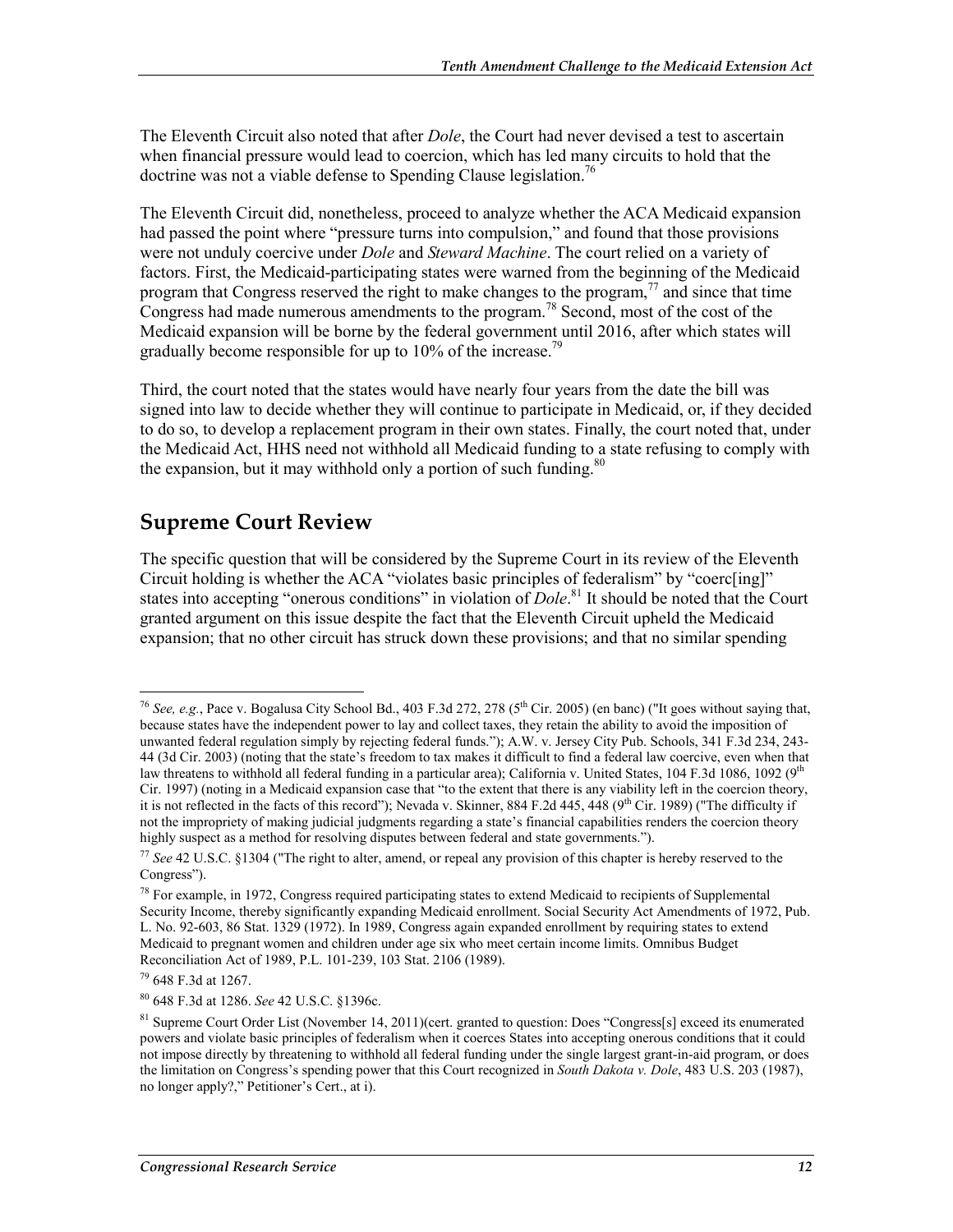provisions have been invalidated under the coercion theory.<sup>82</sup> Generally, the criteria for the Supreme Court to take a case is that there is disagreement between federal circuit courts on an issue, or because a federal law has been struck down.<sup>83</sup>

#### **"Coercion"**

It is difficult to discern at this point how the Supreme Court might approach this case, considering how little analysis the Court did of the coercion doctrine in *Dole*. 84 Also, as noted previously, the Court's approach to analogous cases regarding unconstitutional conditions ("relatedness" and "proportionality") has varied depending on the context in which grant conditions are considered. In addition, it should be noted that the Supreme Court has not even suggested that "relatedness" is at issue in this case, as the question presented in the *Florida* case is limited to the question of "coercion" and "onerous conditions" (more closely associated with proportionality).

At a minimum, the Court would need to begin setting standards to evaluate when a threatened withdrawal of federal funding is coercive, a task it has so far declined to do. In the instant case, the first factor the Court would be likely to consider would be the amount of federal funds at issue. The argument has been made that Medicaid is one of the larger federal programs currently in existence, and consequently, withdrawal of all Medicaid funds for failure to meet the Medicaid expansion requirements under the ACA would be so disruptive to state finances as to make the requirements coercive. It is unclear, however, how the expanded Medicaid requirements under the ACA can be easily distinguished from existing Medicaid requirements. Further, it is not clear how the Supreme Court would distinguish Medicaid from a variety of other large federal programs. It should be noted that various federal courts of appeals have already considered and rejected coercion claims with respect to Medicaid,  $85$  as well as grants for state prisons,  $86$  education,  $87$ welfare,<sup>88</sup> and transportation.<sup>89</sup>

While the question presented in this case can be stated simply (are the states being "coerced?"), how this question may be resolved under the facts of this case is unclear. For instance, it is not apparent what amount of federal funds would be withdrawn from a state for failure to comply with the Medicaid expansion provisions of the ACA. As noted by the Eleventh Circuit, HHS may have the authority to withdraw either all or some portion of the federal Medicaid funds for refusal to comply with the Medicaid expansion. In the case where only a portion of federal Medicaid funds are withheld, the argument could be made that the coerciveness of such withdrawal should not be measured by the size of the Medicaid program, but instead by the amount of federal

<u>.</u>

<sup>82</sup> *See* Nevada v. Skinner, 884 F.2d 445, 448-49 (9th Cir. 1989) ("The coercion theory has been much discussed but infrequently applied in federal case law, and never in favor of the challenging party.").

 $83$  Robert Stern, Eugene Gressman, Stephen Shapiro, SUPREME COURT PRACTICE at 194, 213 ( $6<sup>th</sup>$  Ed. 1986).

<sup>&</sup>lt;sup>84</sup> Kansas v. United States, 214 F.3d 1196, 1201-02 (10<sup>th</sup> Cir. 2000) ("The cursory statements in *Steward Machine* and *Dole* mark the extent of the Supreme Court's discussion of a coercion theory. The Court has never employed the theory to invalidate a funding condition, and federal courts have been similarly reluctant to use it." (footnote omitted)); id. at 1202 (observing that the theory is "unclear, suspect, and has little precedent to support its application").

<sup>&</sup>lt;sup>85</sup> *See, e.g., California v. United States, 104 F.3d 1086, 1092 (9<sup>th</sup> Cir. 1997).* 

<sup>86</sup> *See, e.g.*, Van Wyhe v. Reisch, 581 F.3d 639, 652 (8th Cir. 2009), *cert. denied*, 130 S. Ct. 3323 (2010), and 131 S. Ct. 2149 (2011).

<sup>&</sup>lt;sup>87</sup> *See, e.g.*, Jim C. v. United States, 235 F.3d 1079, 1082 (8<sup>th</sup> Cir. 2000).

<sup>&</sup>lt;sup>88</sup> *See, e.g.*, Kansas v. United States, 214 F.3d 1196, 1198, 1201-1202 (10<sup>th</sup> Cir. 2000).

<sup>89</sup> *See, e.g.,* Nevada v. Skinner, 884 F.2d 445, 448-449 (9th Cir. 1989).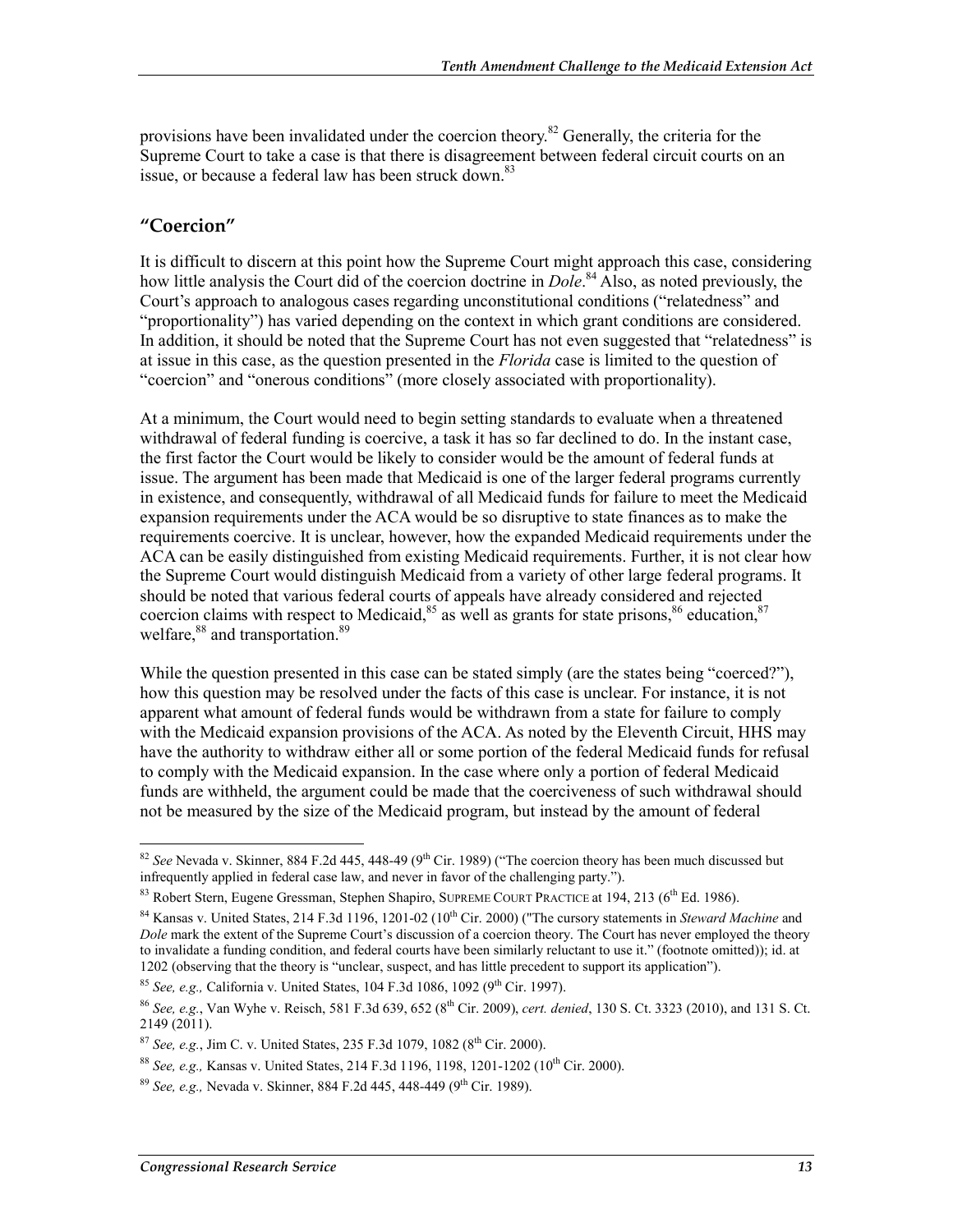monies actually withheld. Since HHS has not yet moved to terminate federal funds for failure to comply with the ACA Medicaid provisions, it will be difficult for the Supreme Court to ascertain the degree of coercion that is being imposed upon the states.

#### **"Onerous Conditions"**

A further potential problem with the question presented to the Court is that it appears to introduce an element to the *Dole* analysis that is not found in that case – a requirement that a grant condition be financially "onerous." In general, analysis under *Dole* has focused on the amount of federal monies threatened to be withheld, which, for purposes of this report, will be termed the "burden of non-compliance." In the *Florida* case, however, the states have argued that the Court should also consider the additional amounts of money that the states would have to expend to comply with the ACA Medicaid requirements. Thus, the states appear to be attempting to introduce a new factor to the *Dole* analysis that, for purposes of this report, will be termed the "burden of compliance."

The Court in *Dole* did not indicate that a coercion analysis relied on the existence of a high burden of compliance (financially "onerous" or otherwise) imposed on the states by a grant condition. Instead, the Court appeared to focus its analysis on whether the grant condition in question threatened South Dakota's sovereignty and its ability to make its own policy decisions.<sup>90</sup> Arguably, the Court's decision in *Dole* would suggest that any grant condition that was "coercive" and intruded on a state's sovereignty would be unconstitutional, regardless of whether the financial or other burden of compliance was substantial or insignificant.<sup>91</sup> In either instance, the withdrawal of too much federal funding (the burden of non-compliance) could have a coercive effect.

To the extent that the Court did decide to introduce an evaluation of the financial burden of compliance to its *Dole* analysis, one could argue that, rather than finding that a high or "onerous" level of burden is necessary to a finding of coercion, the Court might conclude that states' were more likely to be coerced when the burden of compliance was relatively insubstantial. In *Virginia*  Department of Education v. Riley,<sup>92</sup> the U.S. Court of Appeals for the Fourth Circuit (Fourth Circuit) indicated that coercion is more likely to be found where the burden of non-compliance is high, but the burden of compliance is relatively small.

In *Riley*, the Fourth Circuit suggested, in *dicta*, that there would be a "substantial constitutional question" whether a federal agency could withhold a state's entire \$60 million special education grant because of a failure to provide educational services to 126 special education students who

521 U.S. at 932-33.

<sup>&</sup>lt;sup>90</sup> *Dole*, 483 U.S. at 211-212 (upholding the grant condition because "the enactment of such laws remains the prerogative of the States not merely in theory but in fact").

 $91$  This reasoning is bolstered by the Court's Tenth Amendment analysis, in which the Court rejected an argument that the level of the financial burden imposed by compliance with a federal directive was relevant to a finding of commandeering. In *Printz*, the federal government argued that the requirements imposed on state and local officials by the Brady Act were a "minimal [and] temporary burden." *Printz*, 521 U.S. at 932. The Court responded:

But where, as here, it is the whole object of the law to direct the functioning of the state executive, and hence to compromise the structural framework of dual sovereignty, such a "balancing" analysis is inappropriate. It is the very principle of separate state sovereignty that such a law offends, and no comparative assessment of the various interests can overcome that fundamental defect.

 $92$  106 F.3d 559 (4<sup>th</sup> Cir. 1997) (en banc) (per curiam) (incorporating Judge Luttig's dissent from prior panel decision).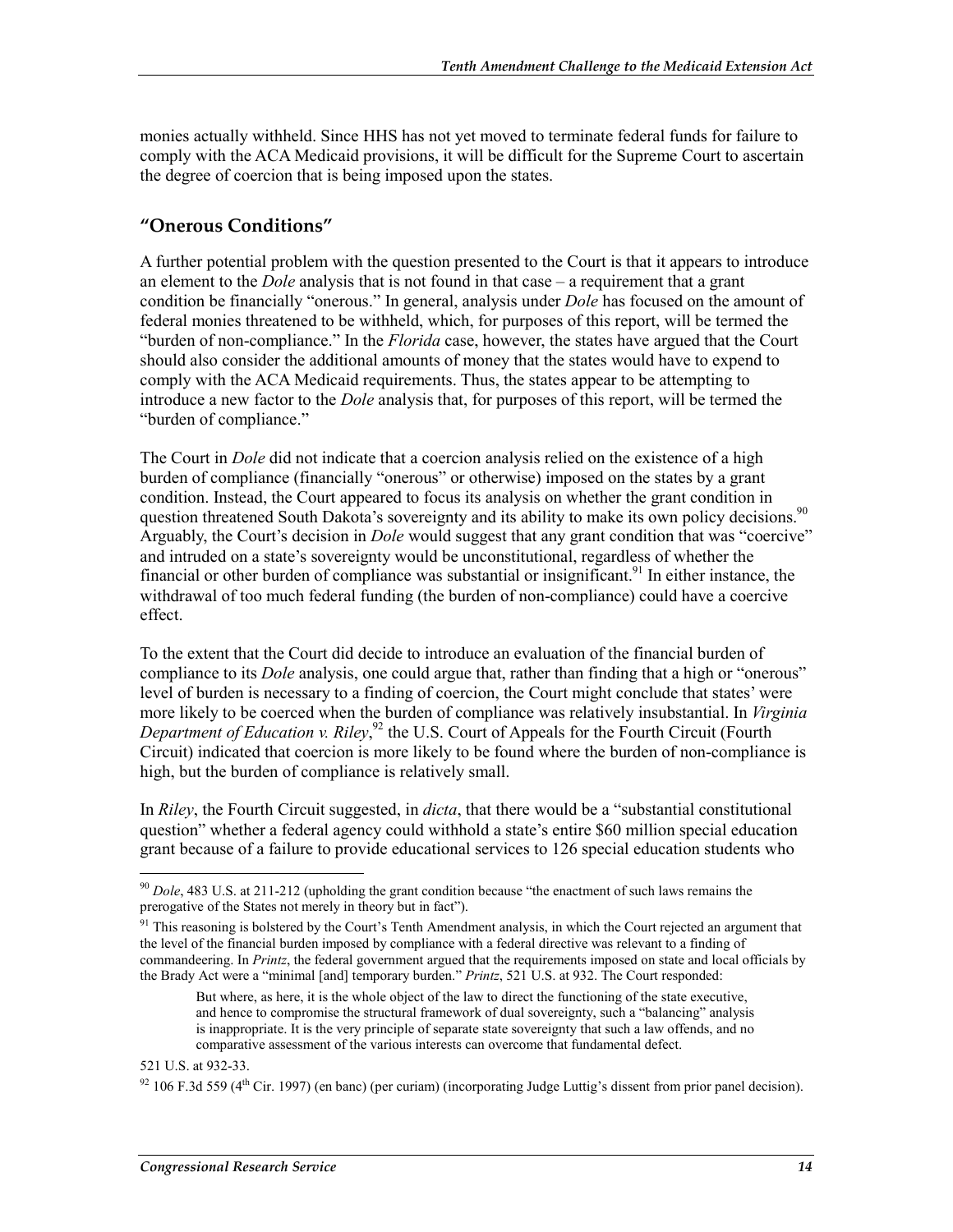had been suspended from school. Since the \$60 million in federal funds provided to Virginia went to support the education of 128,000 special education students, the court suggested that the withholding of these funds because of the state's desire to impose disciplinary procedures on a small number of students was out of proportion with the federal interests being protected, and infringed on the state's sovereign interests. In *Riley*, the court stated:

[I]f the Court meant what it said in Dole, then [we] would think that a Tenth Amendment claim of the highest order lies where, as here, the Federal Government ... withholds the entirety of a substantial federal grant on the ground that the States refuse to fulfill their federal obligation in some insubstantial respect rather than submit to the policy dictates of Washington in a matter peculiarly within their powers as sovereign States.<sup>93</sup>

Under this line of reasoning, a state would have far stronger incentive to comply with a minor grant condition than it would to a costly one, especially if the penalty were to lose an entire large federal grant. If the grant condition is minor, there would be minimal cost to the state and thus a strong incentive to fulfill the condition in order to obtain the benefit. If the grant condition is more significant, this cost would decrease the attractiveness of accepting the federal aid. Thus, the less "onerous" the burden of compliance, the more potentially "coercive" it would appear to be. It is the lack of "proportionality" (to borrow the term from the doctrine of unconstitutional conditions) that seems to have motivated the *Riley* court's *dicta*. As noted, however, this seems to undercut the argument being made by the petitioners in *Florida*, who are not disputing some minor Medicaid requirements imposed on the states, but are instead emphasizing the significant financial burdens imposed by the expansion of the Medicaid eligibility requirements.

#### **"Relatedness"**

Even if the Court were to disregard the *Riley* court's analysis of proportionality, and to accept the petitioner states' focus on "onerous conditions," it is still not clear that the issue of "coercion" can be examined solely by balancing the financial burden of compliance imposed by a grant condition versus the financial burden of non-compliance. The problem is that this analysis does not consider the possibility that some grant conditions, because of their "relatedness" to core aspects of the federal program, would be likely to be found acceptable regardless of a proportionality analysis. For instance, under the doctrine of unconstitutional conditions, the Court has found that the ability of the federal government to direct how federal funds are to be spent by benefit recipients is generally not subject to constitutional challenge.<sup>94</sup> Thus, even if the Court found that a threatened withdrawal of federal funds was so large as to be "coercive," it would still be likely to find that requiring compliance with directions as to how federal monies will be spent would be an acceptable burden on the state. Otherwise, the government would theoretically be unable to establish any criteria for eligibility under a large federal benefit program.

The problem here would appear to be that, while the question accepted by the Court focuses on whether the states are being "coerced" under the ACA, it may be that the issue of "coerciveness" and "relatedness" cannot be analyzed in isolation. As noted previously, under the analogous unconstitutional conditions doctrine, the burdens being imposed (proportionality) and the relation between a grant condition and the purpose of a federal grant or program (relatedness) are generally part of the same analysis. Under this line of reasoning, there are some conditions which

<sup>&</sup>lt;sup>93</sup> 106 F.3d at 570.

<sup>94</sup> *See* Rust v. Sullivan, 500 U.S. 173 (1991).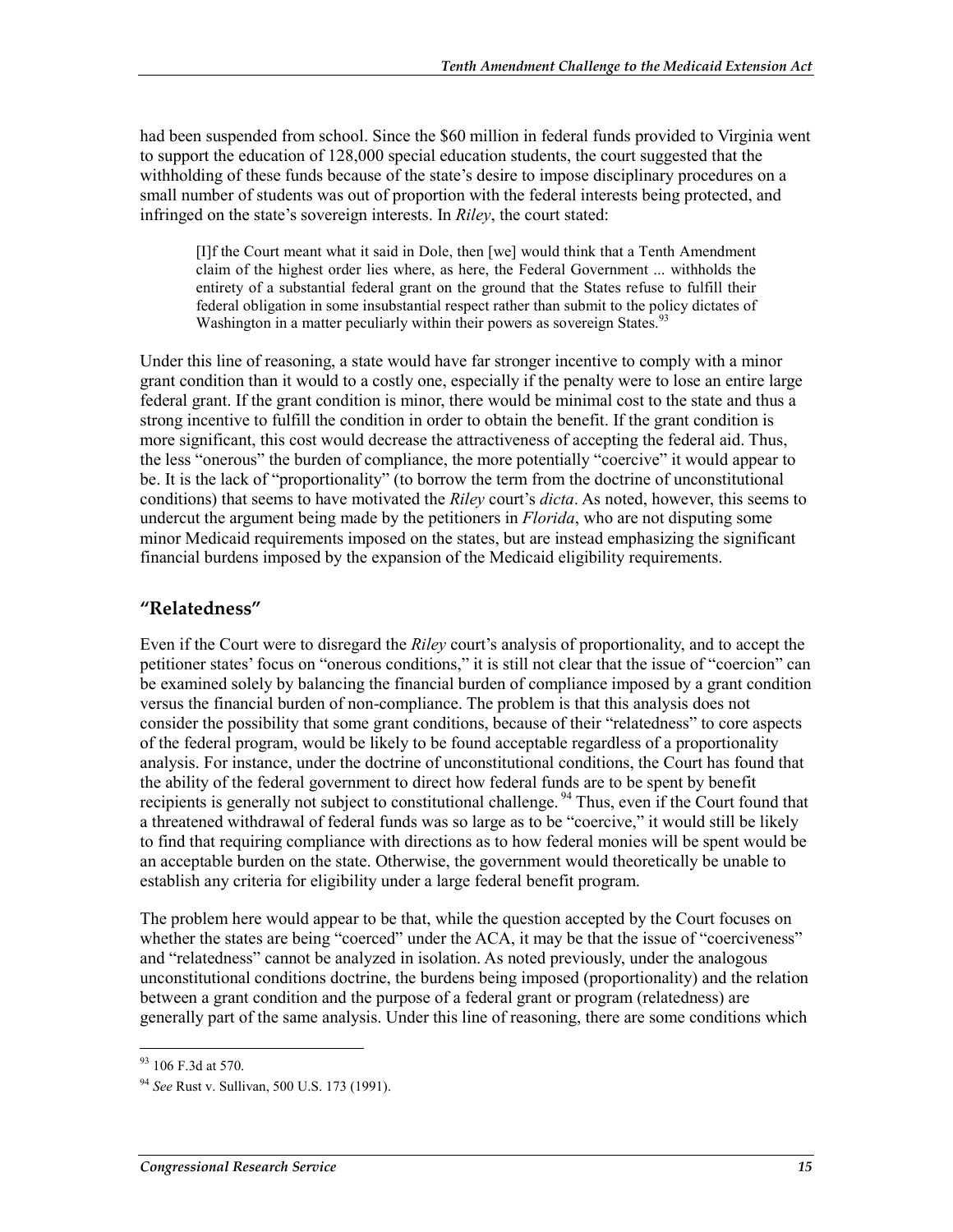are so closely "related" to the provision of federal grants that they would appear to be "proportional" regardless of the size of the federal program or of the threatened level of withdrawal.

Under this argument, the Court would likely need to establish some form of a sliding scale so that coercion concerns would become more acute the further conditions stray from core purposes of the federal program and into matters reserved to states.<sup>95</sup> Thus, as the level of coercion increases, the requirement of relatedness should also be tightened. So for instance, while grant conditions directly related to Medicaid's core purposes of providing medical treatment to disadvantaged populations (such as an audit requirement to ensure that federal reimbursements to states are accurate) would probably be constitutional regardless of the amount of funds at stake, grant conditions that were only tangentially related to the Medicaid program (such as requiring states to ban unhealthy foods) might be scrutinized more closely the more federal funds were being withheld.

How would this apply to the instant case? It appears that the Medicaid expansion provisions of the ACA may fall somewhere in between these two examples. The states' objections in the *Florida* case are not so much directed at how federal Medicaid funds will be spent, but instead on the requirement that additional state funds will be needed to fund the expanded Medicaid benefits. These new benefit requirements, however, are clearly more closely tied to the core purposes of the Medicaid program than the 21-year-old drinking age was to the purpose of the federal highway transportation funds under *Dole*. Potentially, the Supreme Court could find that even if there is a "coercive" effect associated with the withdrawal of Medicaid funds from the state under *Dole*, it should still uphold the ACA provisions based on the fact that the state requirements under the Medicaid expansion are closely related to the core activities of the Medicaid program – providing care for disadvantaged populations.

## **Conclusion**

The federalism challenge to Medicaid expansion under the ACA in the case of *Florida v. HHS* will require the Supreme Court to address whether states are being "coerced" by "onerous conditions" into compliance with the expanded state requirements by the threat of the withholding of Medicaid reimbursements. This "coercion" test, articulated in *South Dakota v. Dole* in 1987*,* appears to be closely related to the Tenth Amendment prohibition on the federal government "commandeering" states to implement federal programs. The *Dole* test, however, has never been applied by the Supreme Court or the lower federal courts to strike down a federal statute, and has been so little developed by the Court that most federal courts of appeals have simply rejected similar challenges with little analysis. Further, it is unclear, how, using these concepts, the Court would be able to develop a clear standard that could be easily applied to this case or to the multitude of grant conditions that are presently imposed on states.

<sup>95</sup> *See, e.g.,* Angel D. Mitchell, *Conditional Federal Funding to the States: The New Federalism Demands a Close Examination for Unconstitutional Conditions*, 48 Kan. L. Rev. 161 (1999); Virginia Department of Education v. Riley, 106 F.3d at 570 (en banc) (per curiam) (incorporating Judge Luttig's dissent from prior panel decision) (federal decision to withhold special education funds because of a state policy allowing suspension of special education students intrudes on disciplinary issues, an area of state, not federal, concern).